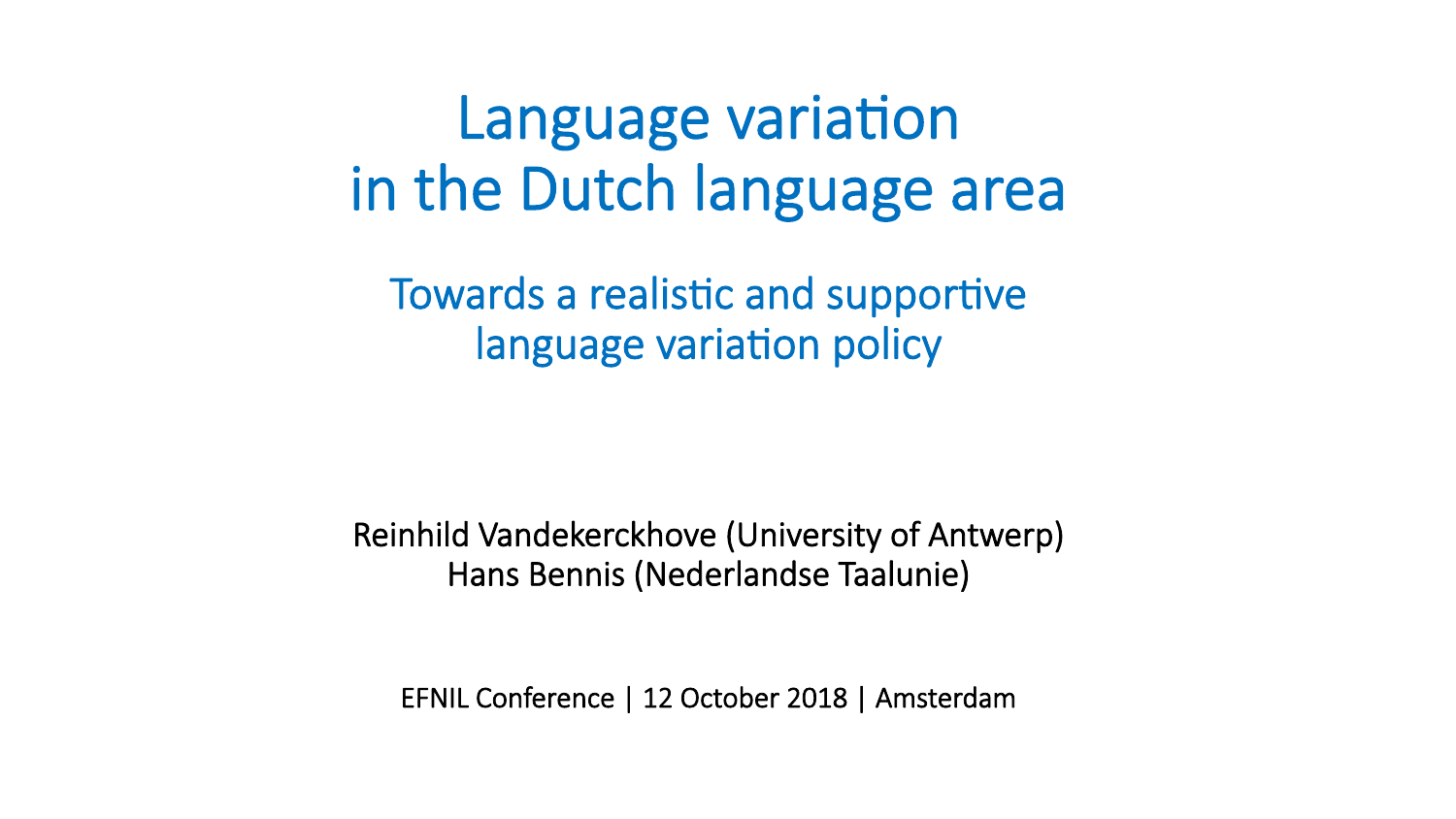### Advisory committee for the Nederlandse Taalunie

(Union for the Dutch language)

**Reinhild Vandekerckhove** (chair; University of Antwerp) **Stefan Grondelaers** (Radboud University Nijmegen) **Frans Hinskens** (Meertens Institute KNAW & VU Amsterdam) **Sjaak Kroon** (Tilburg University) **Stefania Marzo** (Catholique University Leuven) **Jos Swanenberg** (Tilburg University) **Hans Van de Velde** (Fryske Akademy) **Jacques Van Keymeulen** (Ghent University)

Support/coordination by the Taalunie: **Eefje Boef Corrien Blom**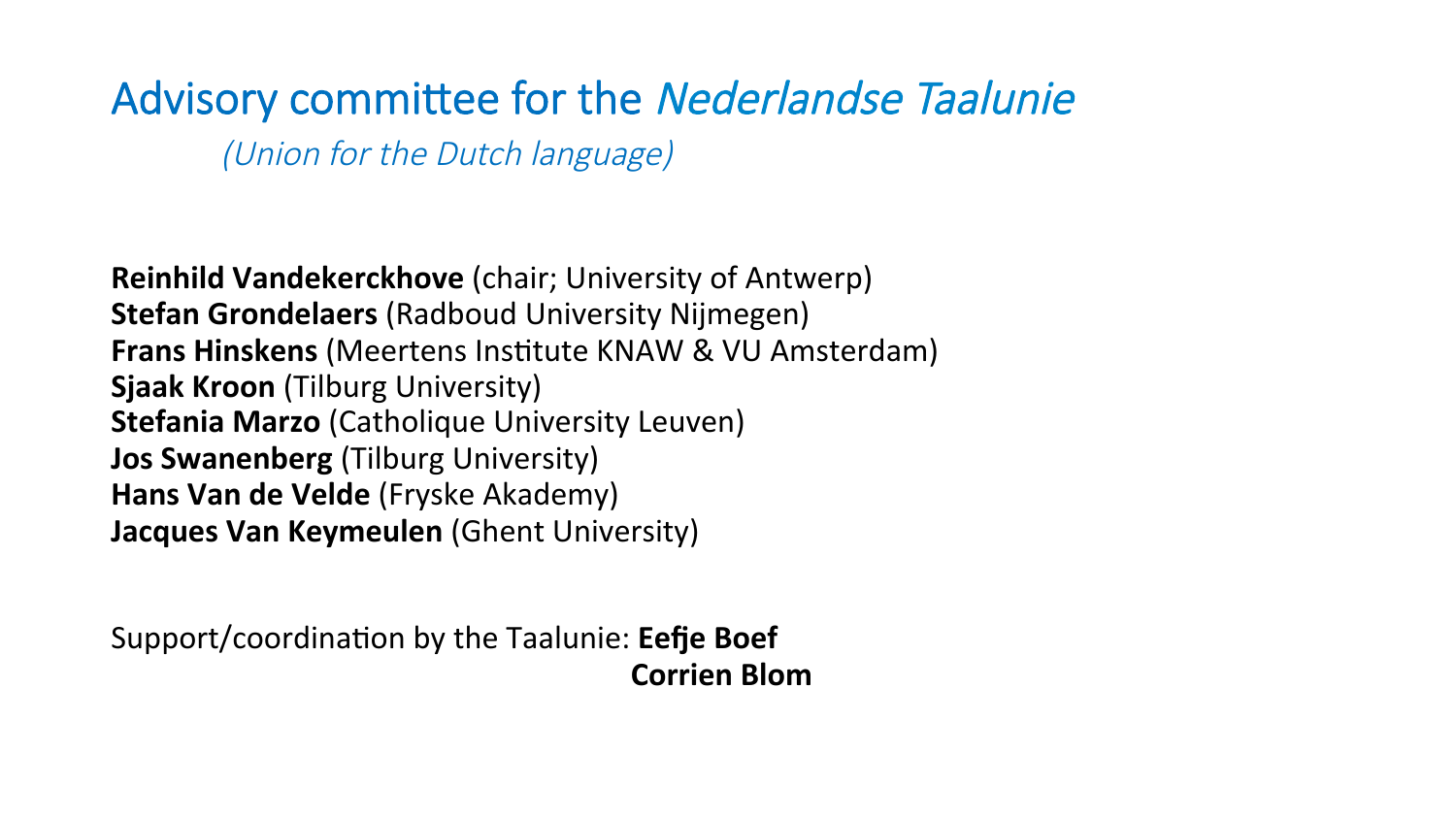### Assignment

formulate a vision on language variation and language variation policy for the Dutch language area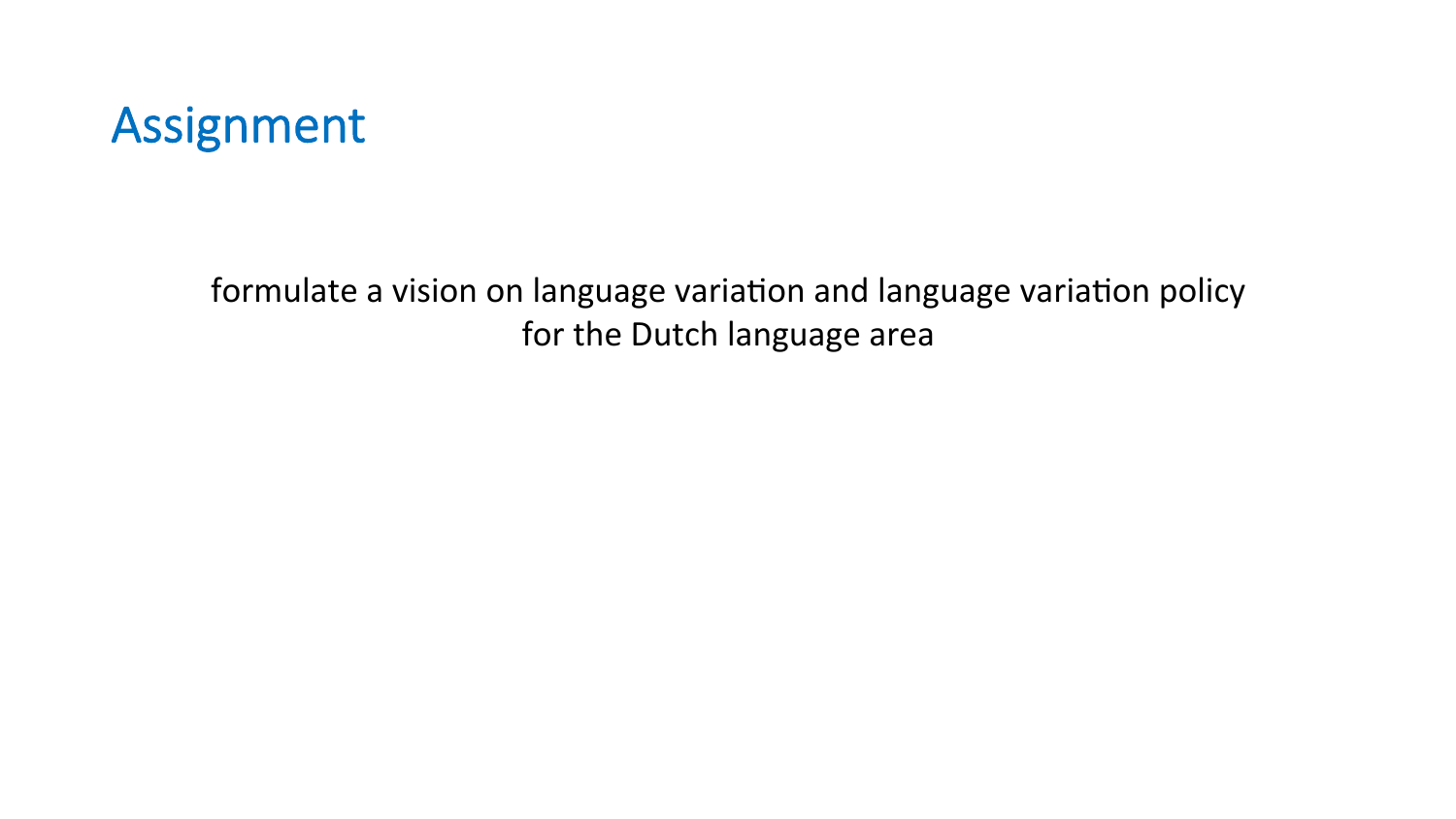

Former advisory document by the Dutch Language and Literature Council of the Taalunie (2003):

> *Variatie in het Nederlands: eenheid in verscheidenheid. Taalvaria%ebeleid in taalunieverband*

 $\rightarrow$ Update needed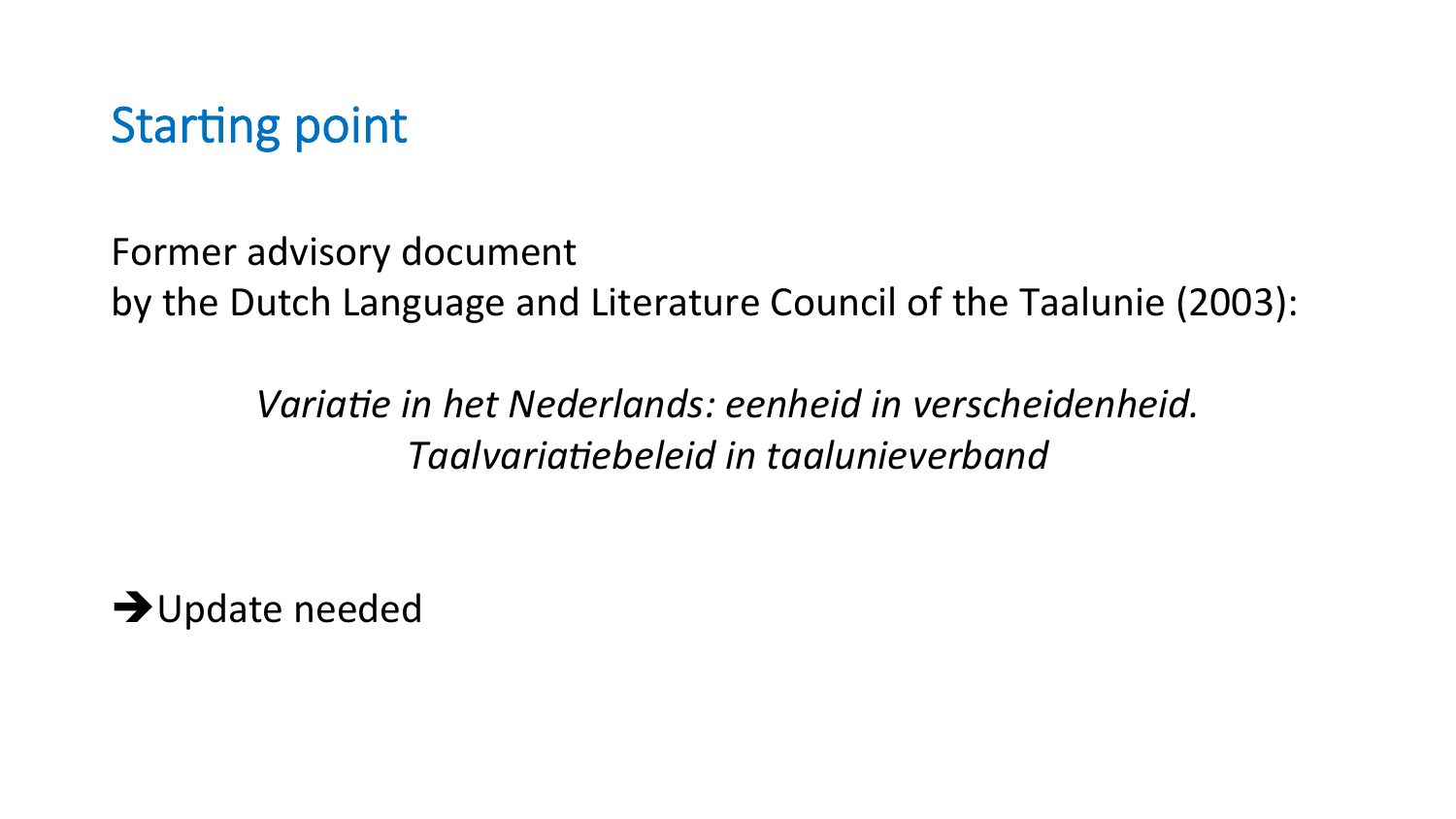### Update: relevant developments

(1) 2004: Surinam becomes associated member of the Taalunie

former advice explicitly excluded Dutch in Surinam

current advice includes Surinam

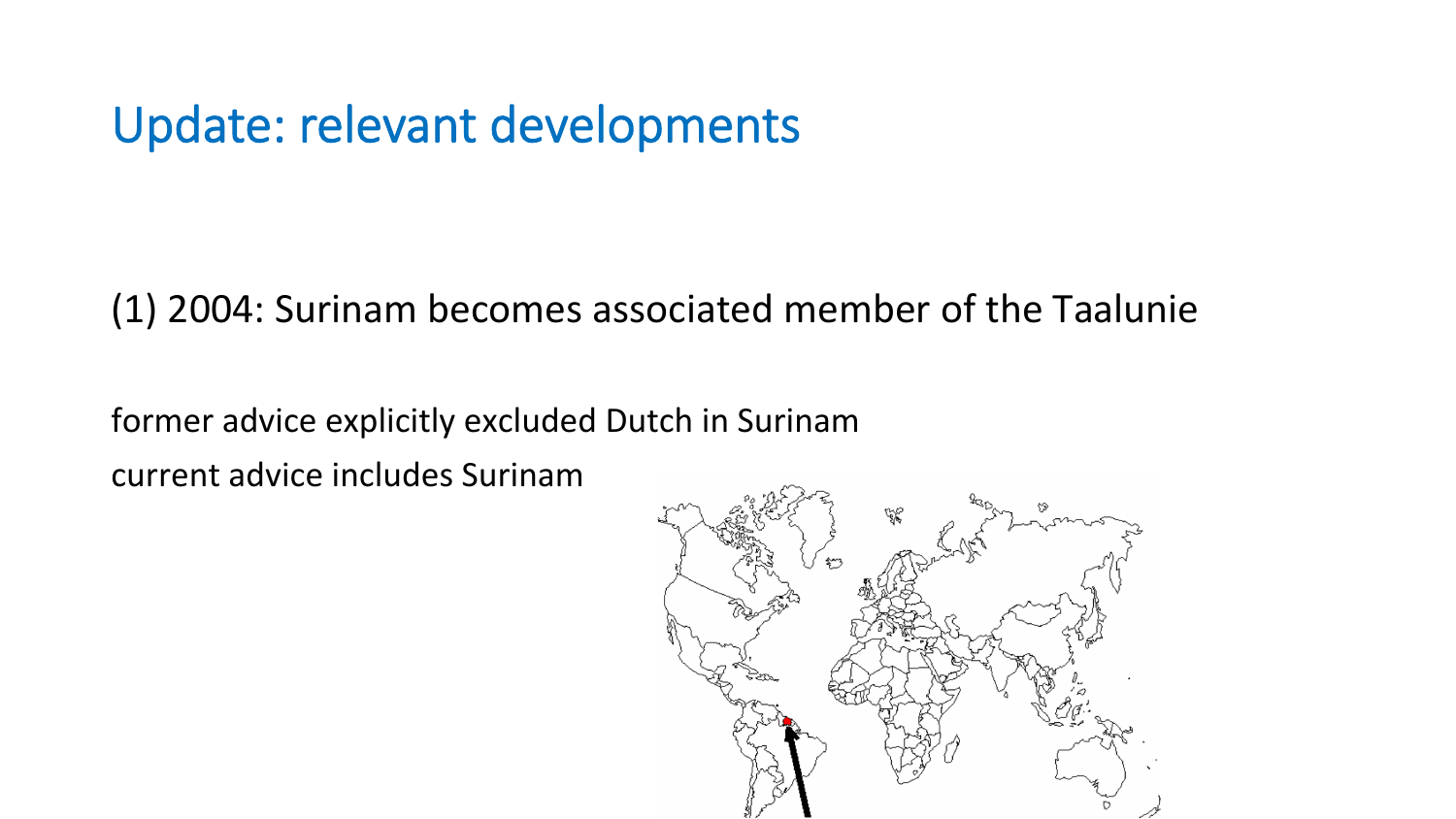#### Update: relevant developments

#### (2) How to deal with 'regional languages'?

officially recognized in accordance with the European Charter for Regional and minority languages

Publications by the Taalunie in 2016 and 2017 led to reactions by representatives of the regional languages in the Dutch language area

 $\rightarrow$  advice needs to adequately define the position of the regional languages in the Dutch language area and the position of the Taalunie in this respect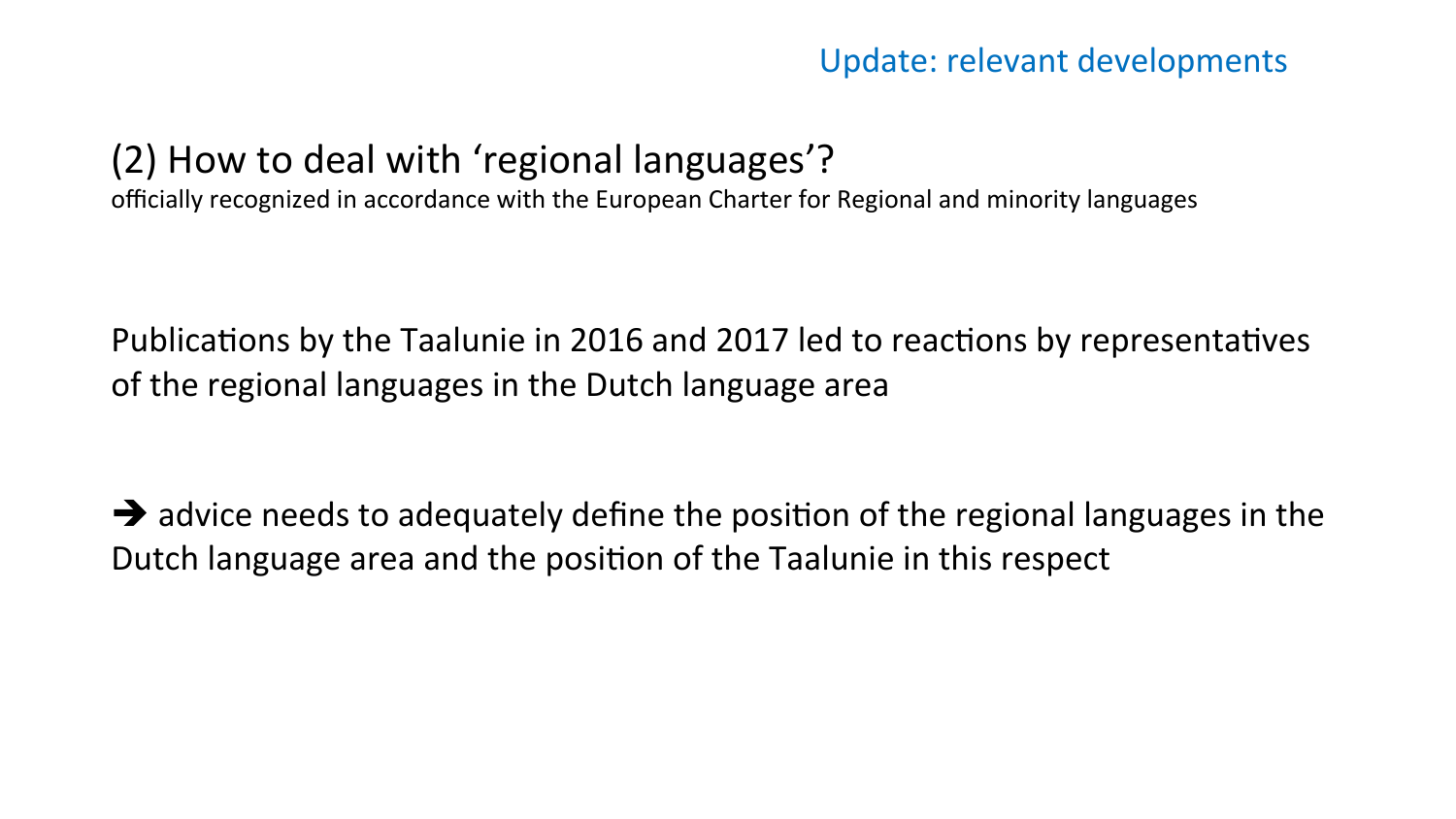#### (3) Societal evolutions

Increasing globalisation, mobility and digitalisation

- $\rightarrow$ Intensifying language diversity and language variation
- $\rightarrow$  The advisory text needs to incorporate this by formulating a realistic framework for language *variation* policy.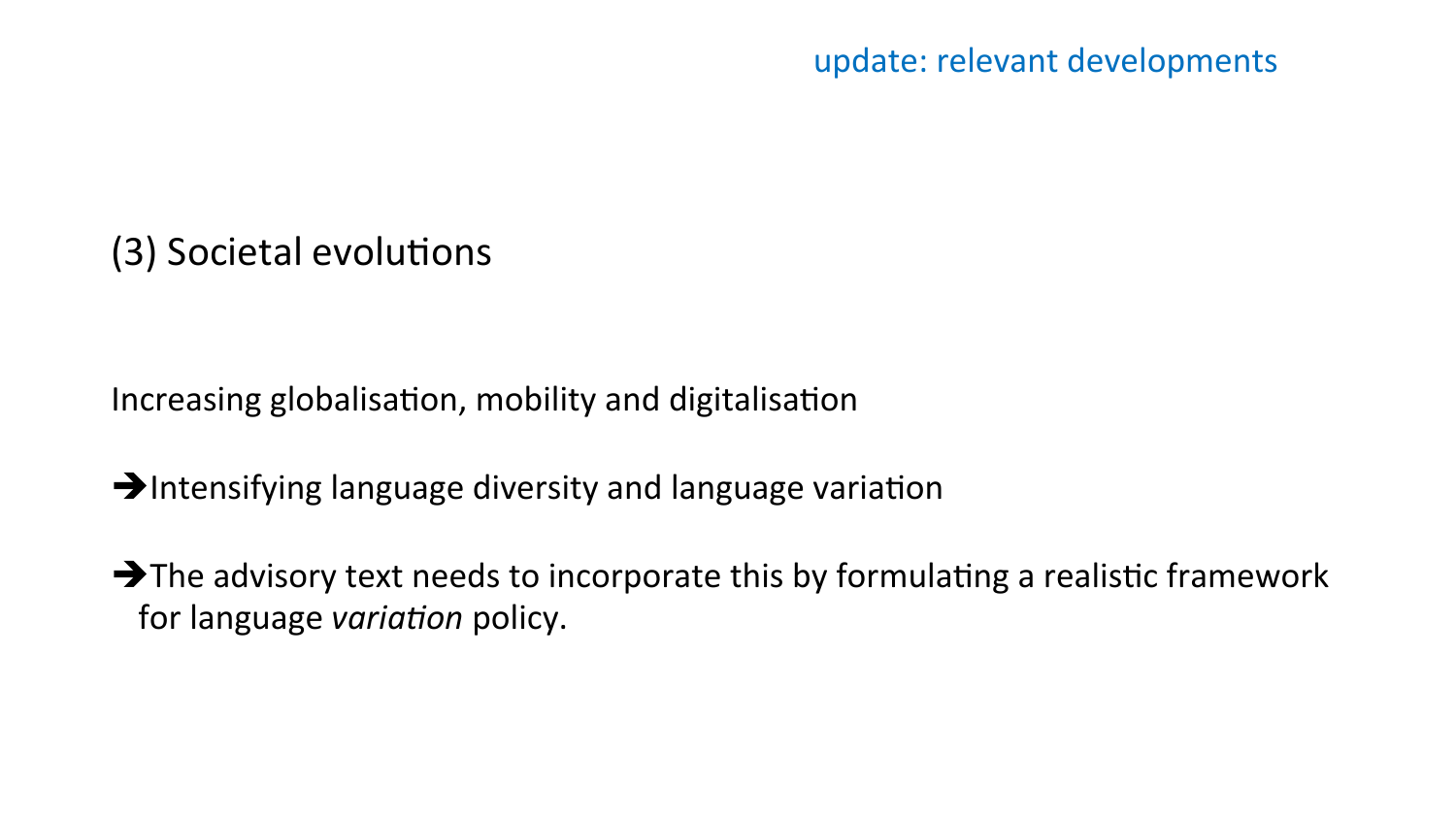### What kind of text?

- An advisory tekst  $\rightarrow$  not a policy document in itself
- However, we do establish a **policy framework**  $\rightarrow$  potential frame for future policy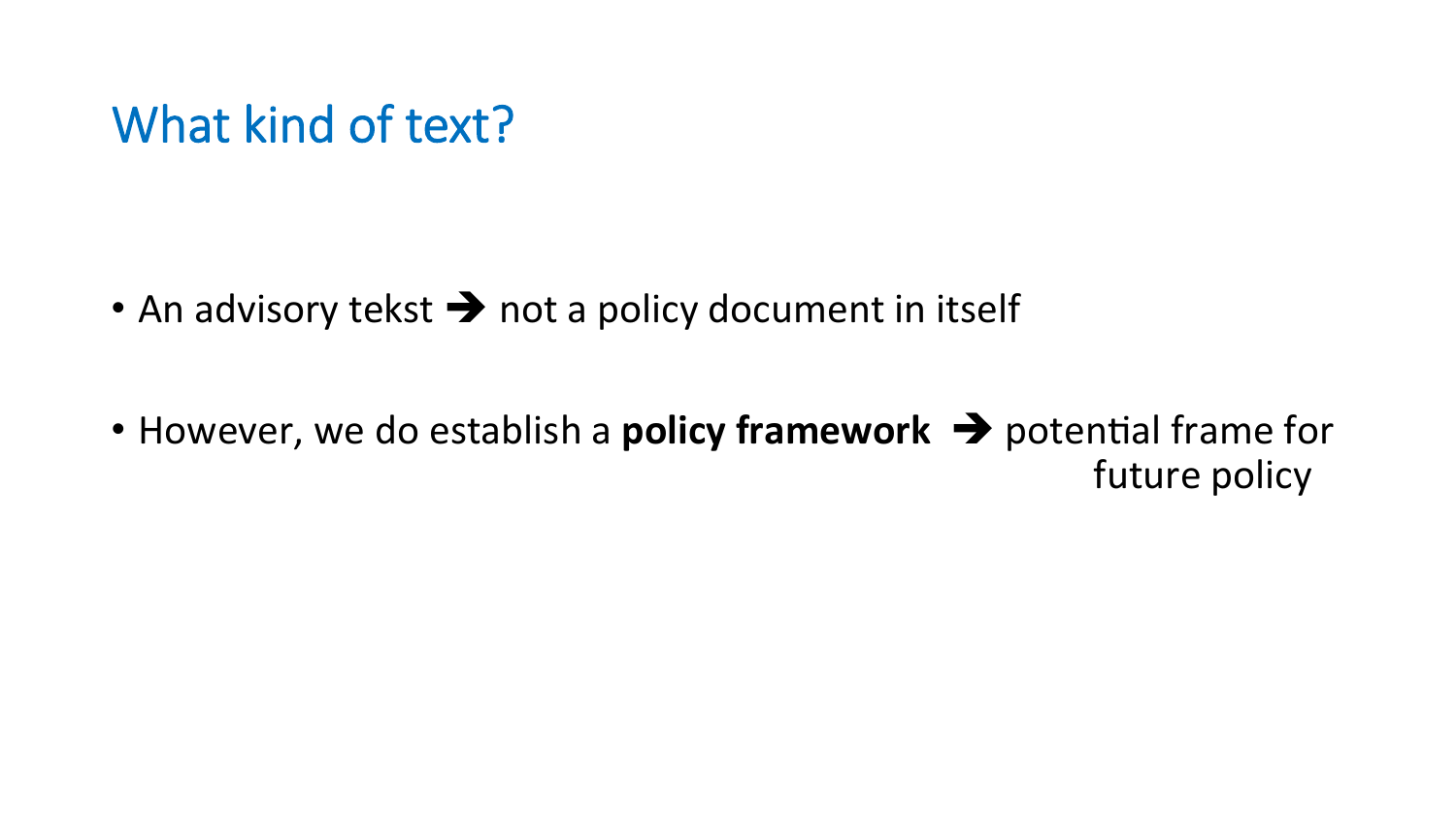### Purview

However, advice does cover ALL dialects belonging to the Dutch dialect continuum

Outside the scope of the advice:

- The regional languages in the Netherlands that have been recognised by the European Charter for regional and minority languages in themselves
- The influence of English or other languages on the position and use of Dutch
- Sign language
- Dutch on the Caribbean islands  $\leftarrow$

Has been focused on in several Taalunie and Taalunie-related documents, e.g.: http://taalunieversum.org/inhoud/meertaligheid.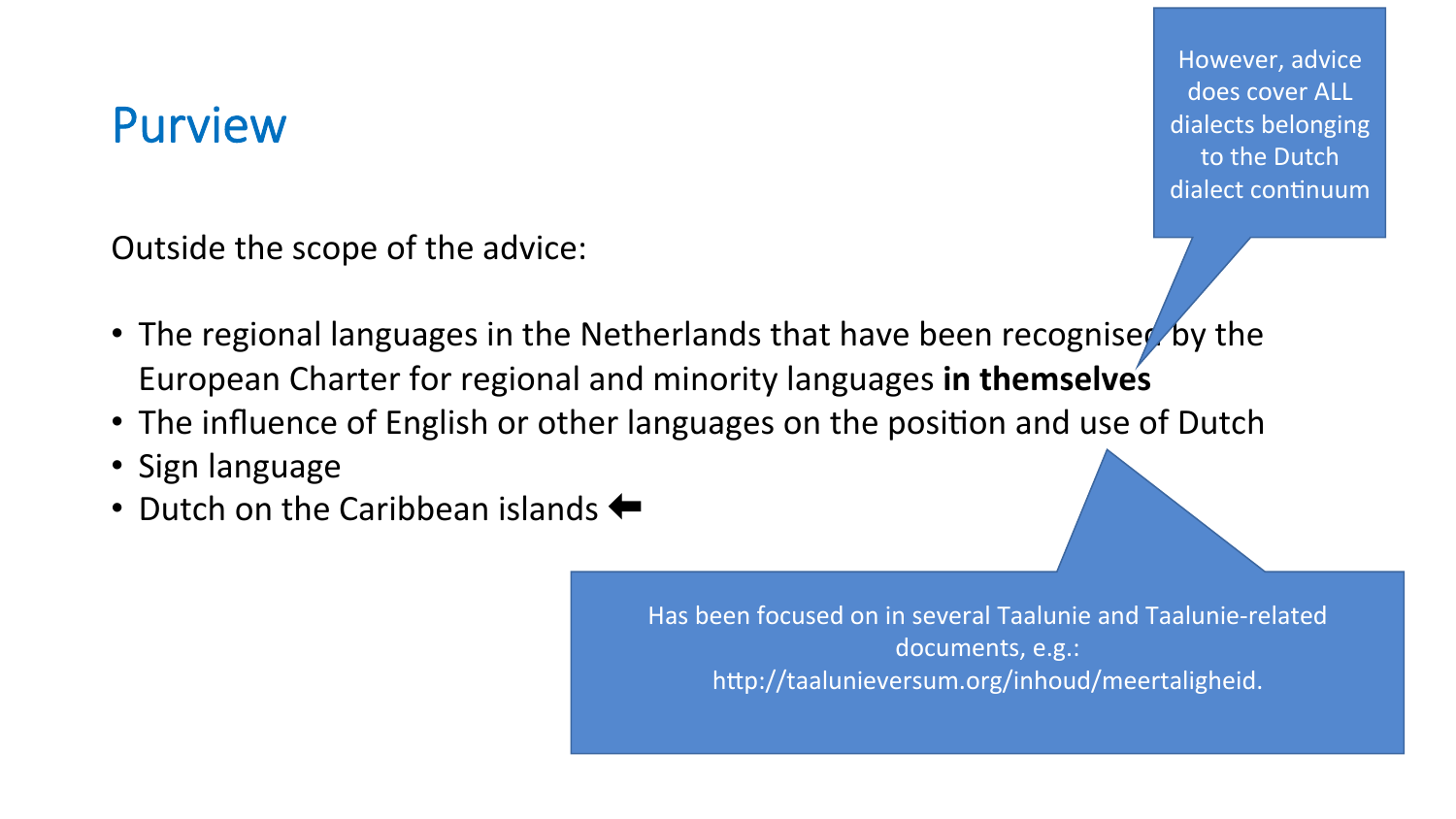Purview

Within the scope of the advice:

all spoken and written varieties of Dutch GEOGRAPHICAL ETHNICAL SOCIAL SITUATIONAL BOTH INSIDE AND OUTSIDE THE STANDARD LANGUAGE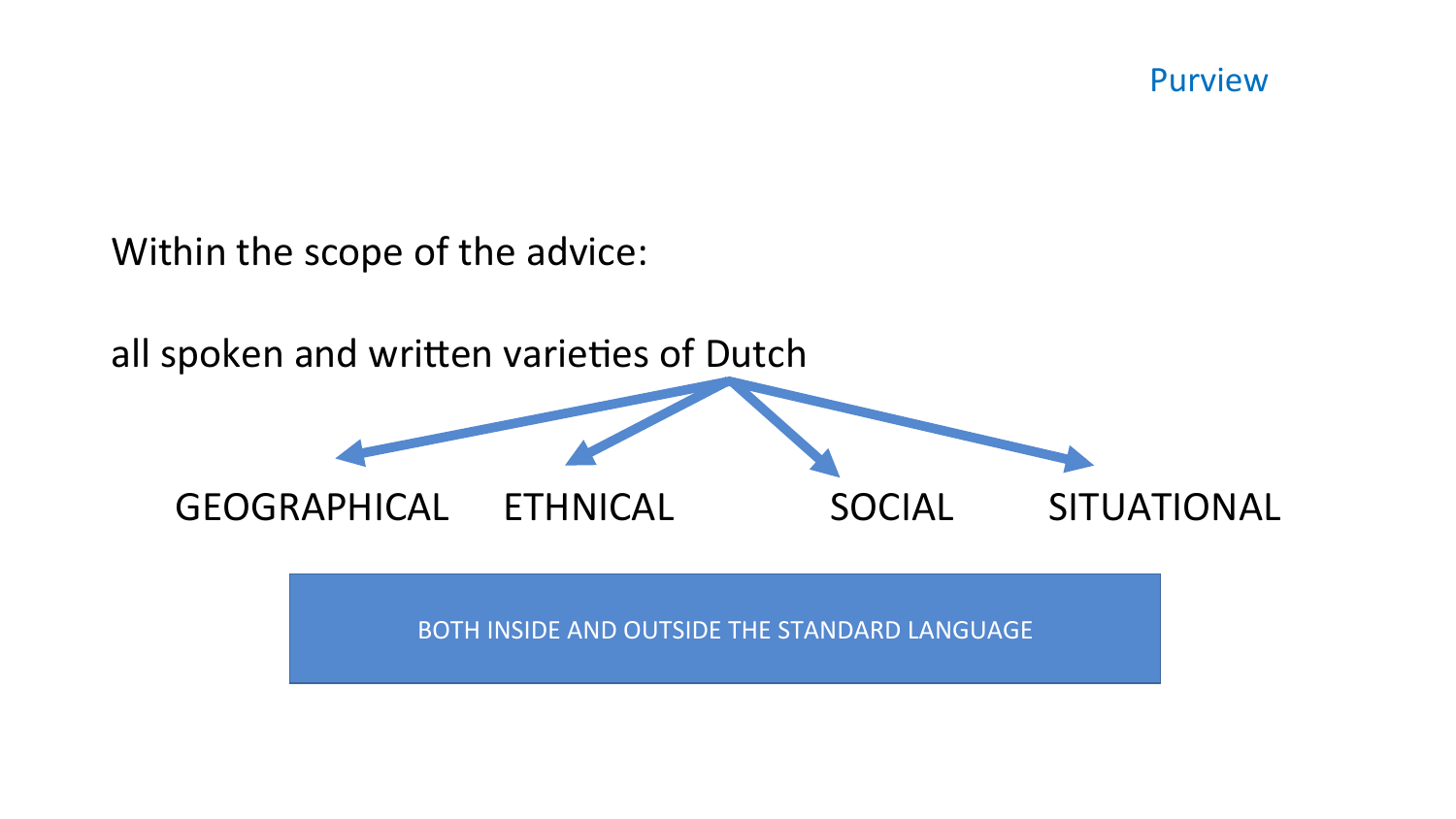

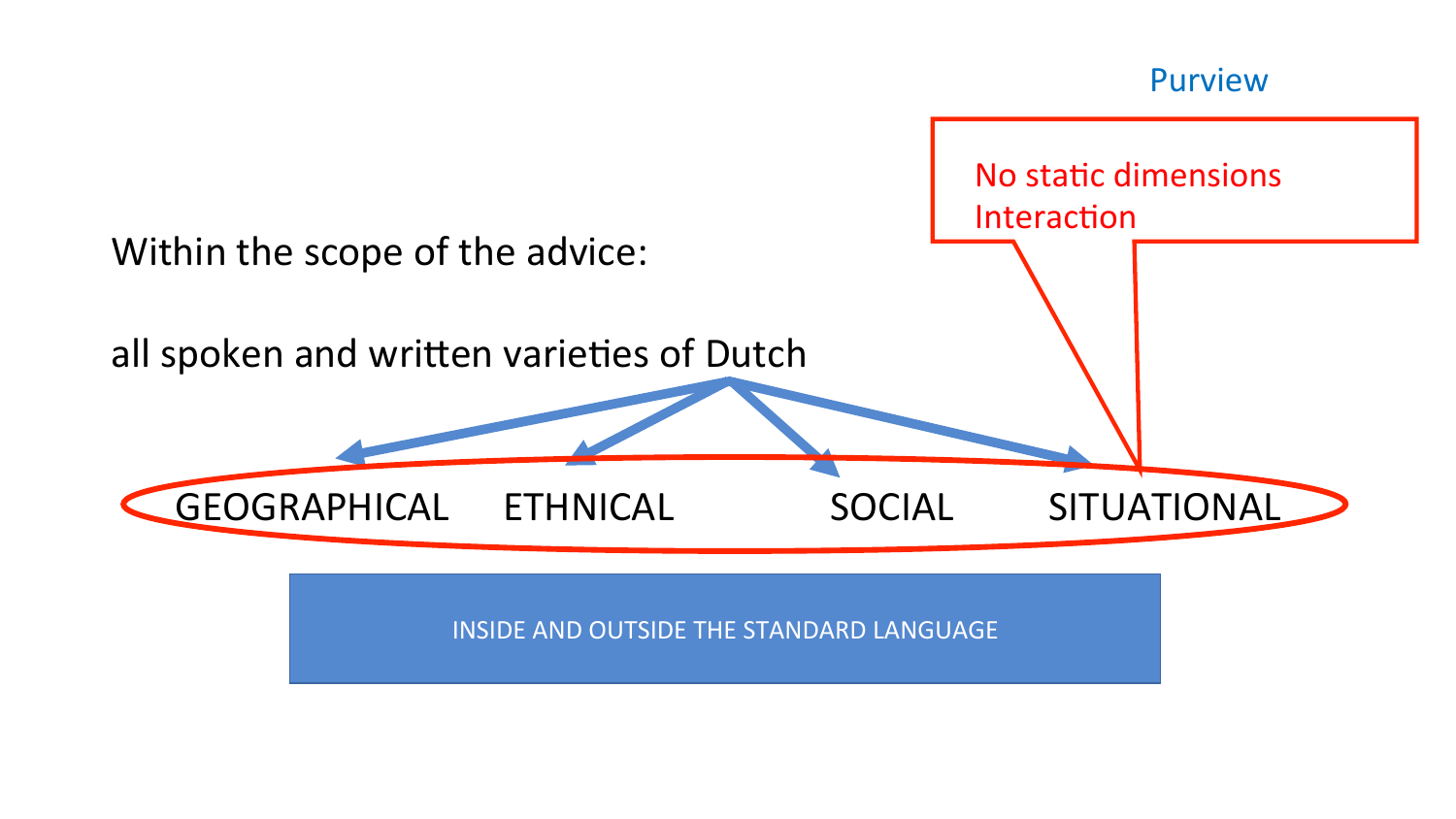Focussing on language variation  $\neq$  neglecting the standard language:

Standard Dutch or *Algemeen Nederlands* is not called into question in the advisory text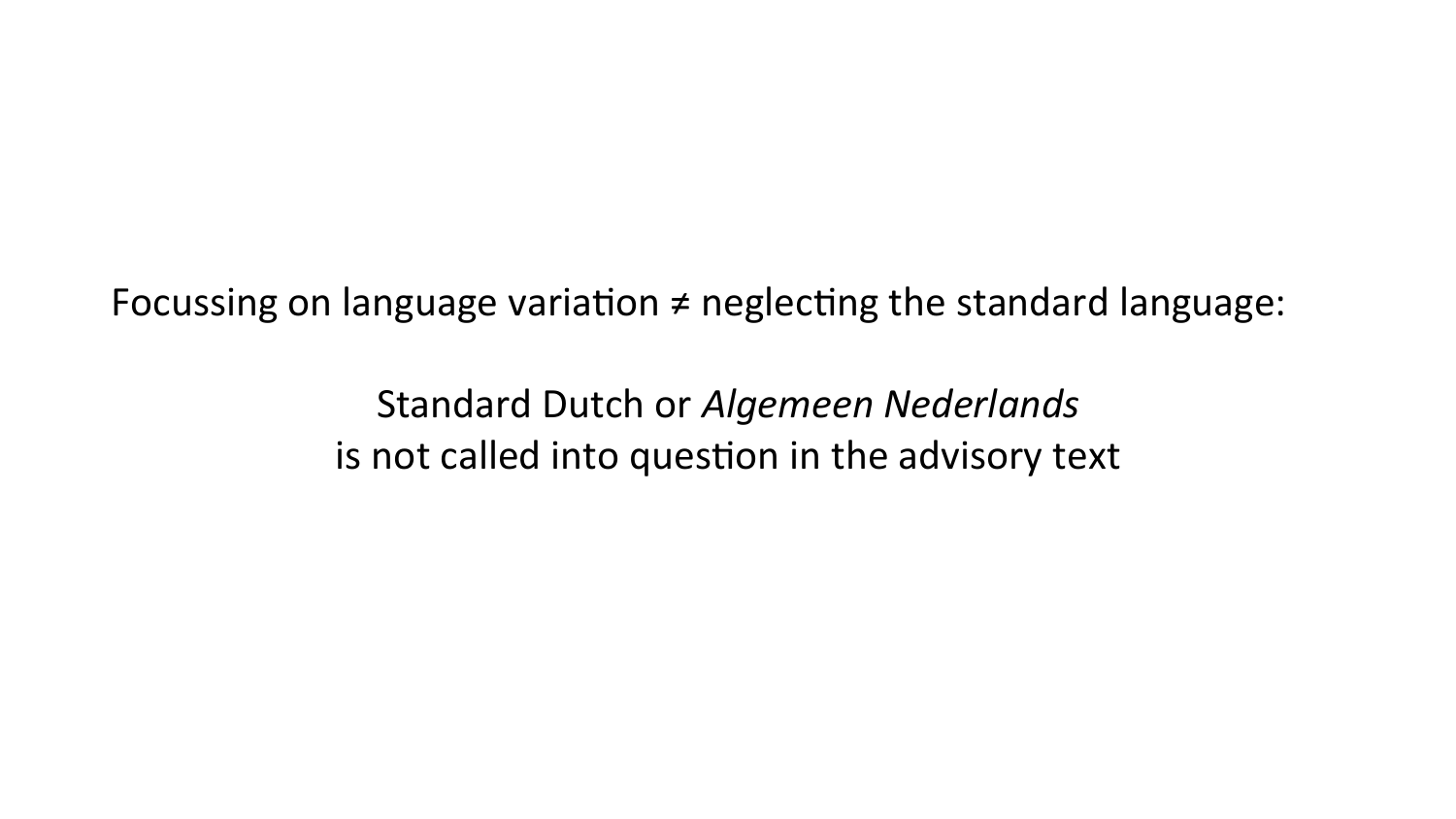### Context (scientific findings)

- Changing (standard) language reality
	- $\rightarrow$  Dialects disappear, but the need for regional profiling does not >> colloquial languages fulfil this role and standard languages become more variable.
	- $\rightarrow$  More and more people learn Dutch as a second/third/... language and appropriate it
- Language  $=$  an instrument for identification and self-profiling
	- $\rightarrow$  Does 'neutral' language exist?
	- $\rightarrow$  Tension neutrality/normativity versus identity/diversity
- Language relationships and language attitudes differ between the Netherlands, Belgium, and Surinam
- Language varieties can be hard to discriminate

 $\rightarrow$  Where does colloquial language stop and does (informal) standard language start?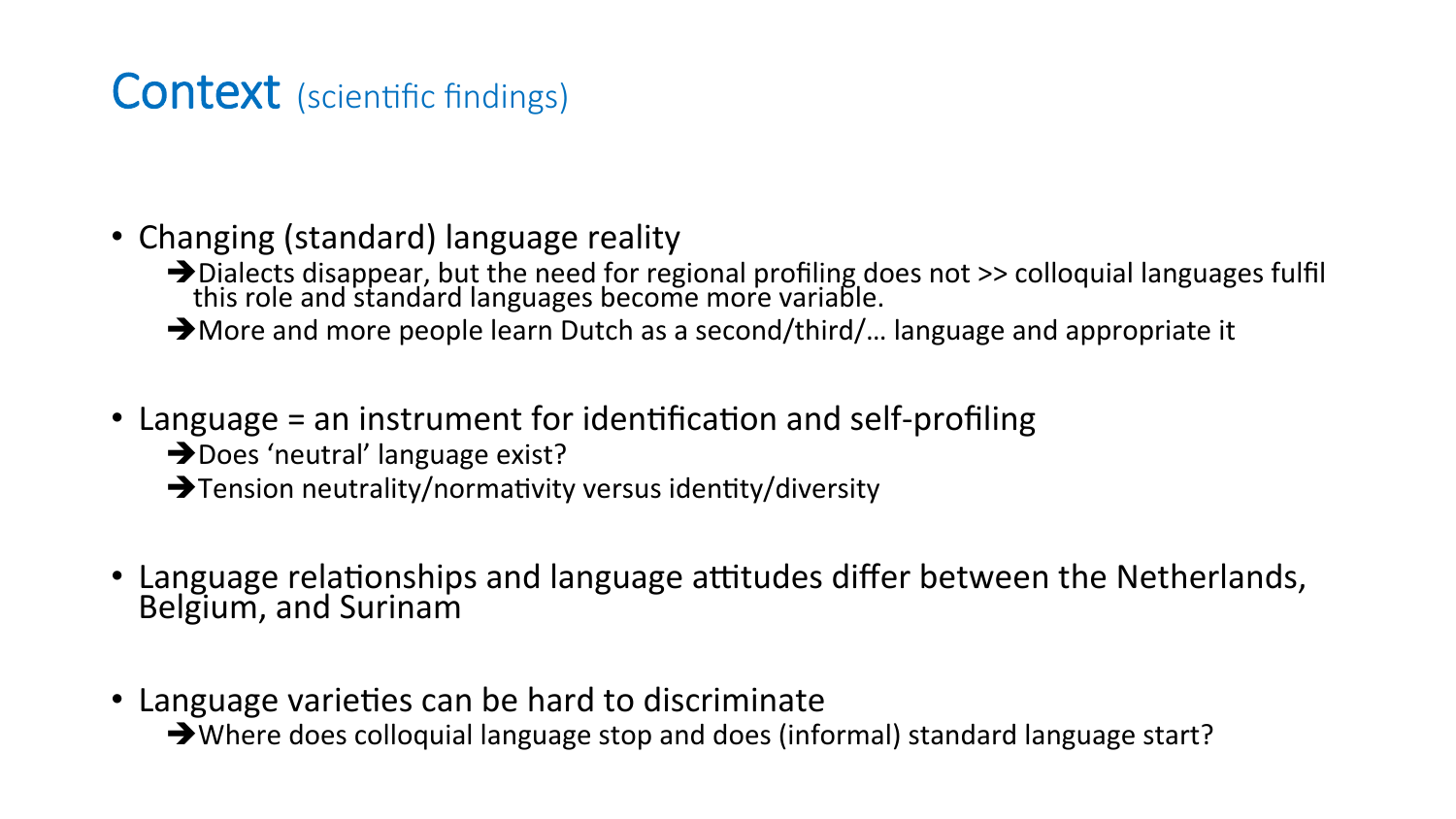## Approach

- Language diversity = self-evident in present-day society  $\rightarrow$  Language variation  $\neq$  avoidable noise
- A diverse society calls for a dynamic and inclusive approach to standard language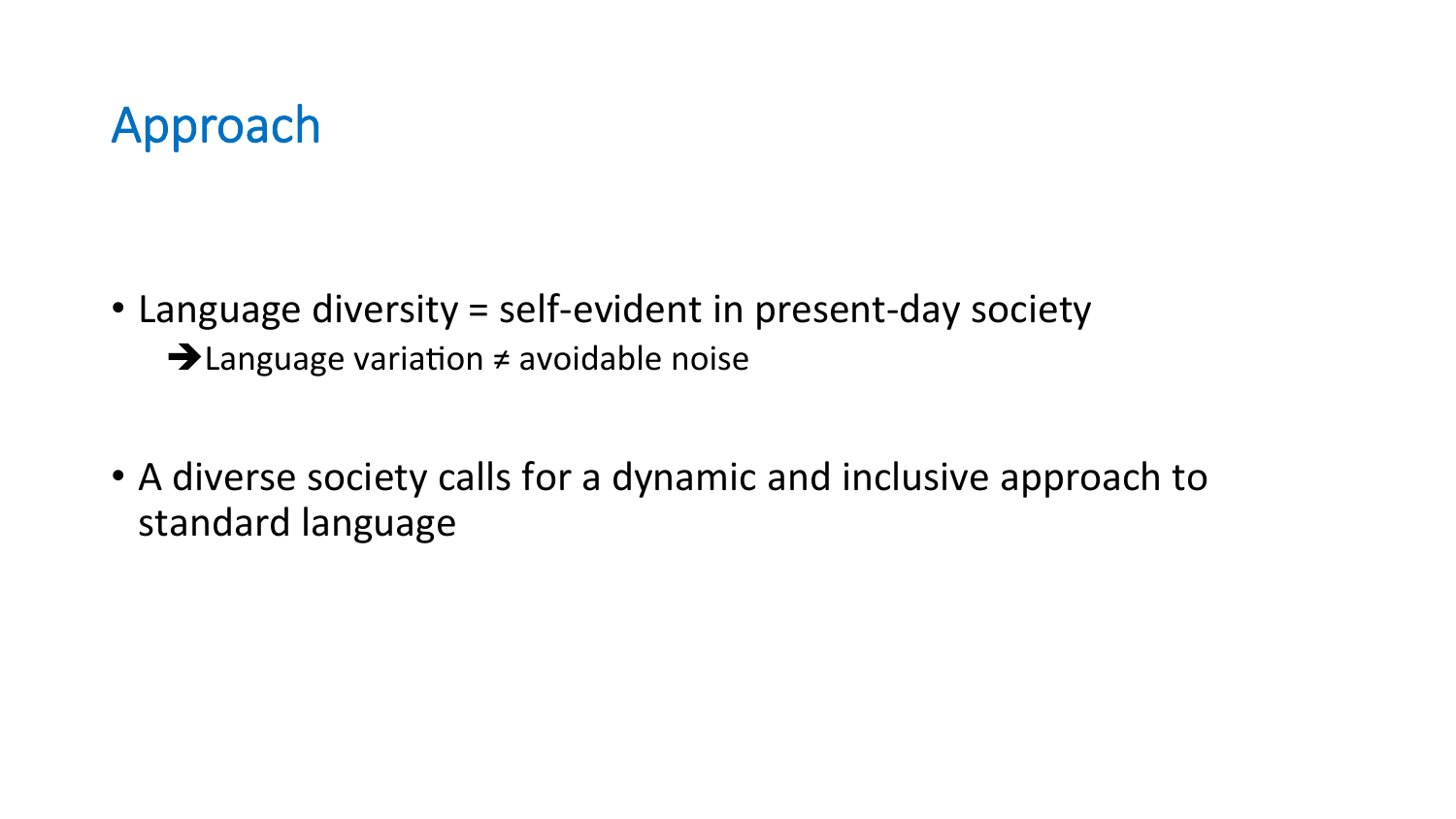- Norms for formal written language can be fairly strict and clearcut
- For spoken language (and for informal (online) written language) a strict dichotomy between standard and non-standard is often not workable
- Language varieties are not correct or incorrect, inferior of superior in themselves

 $\rightarrow$  Convenient starting point:

**register choices related to communicative context**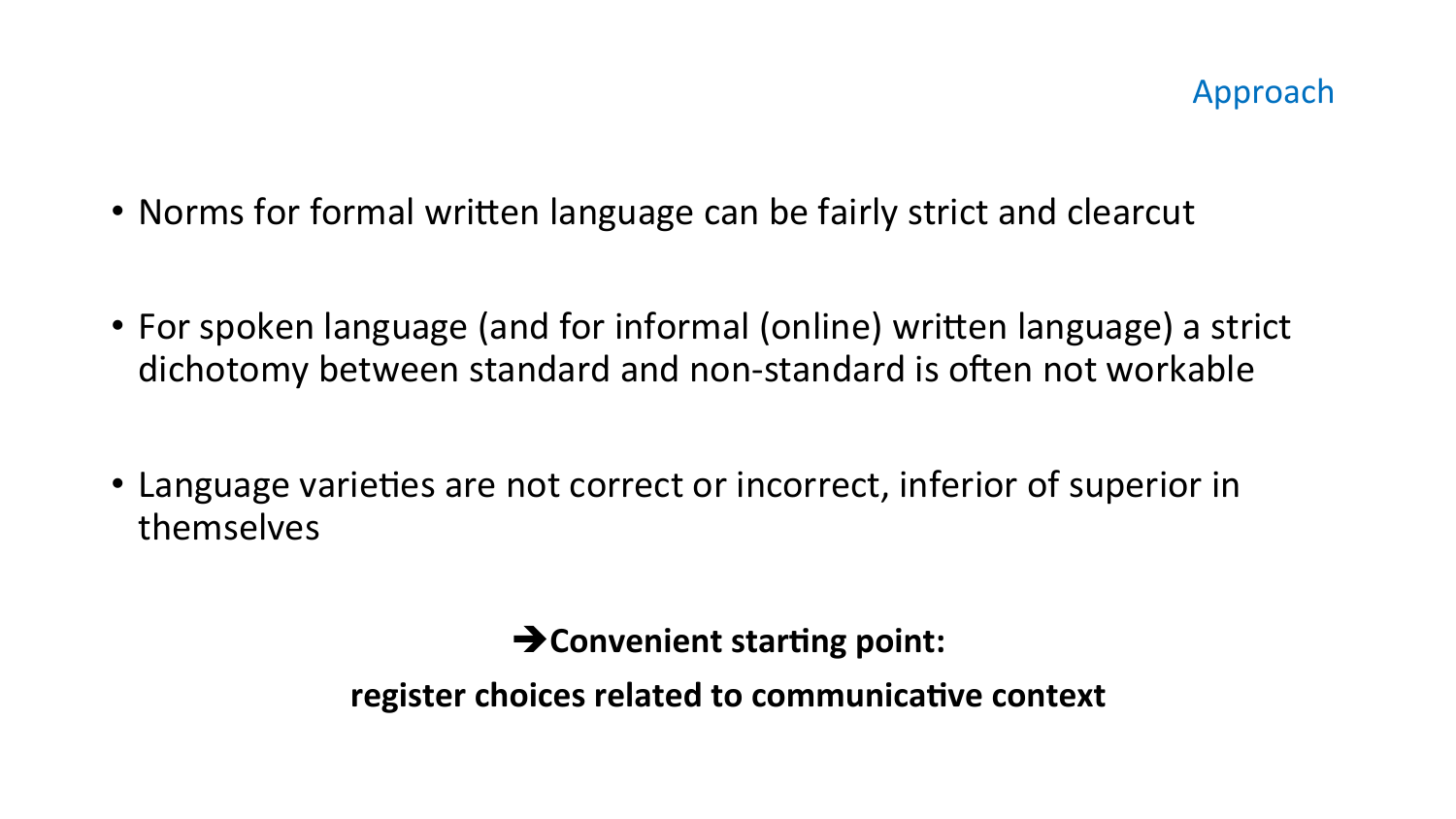## Policy problem

Friction between normativity and linguistic reality of the speaker

Norms are (potentially/in certain circumstances) restrictive

A contemporary language variation policy should enable the language user to use and master his or her language (varieties) in all suitable contexts, without being<br>restricted or impeded by language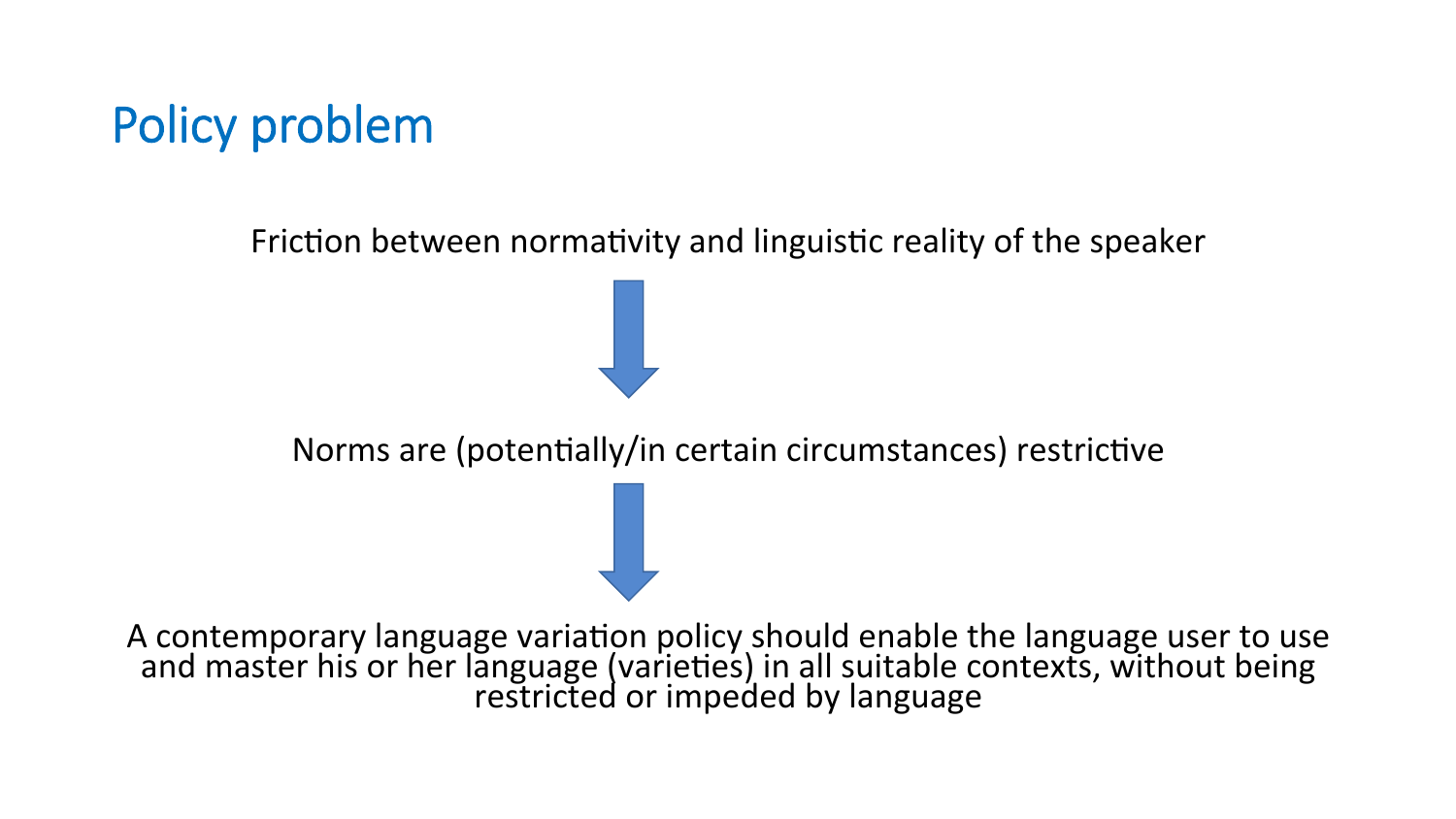## Axioms for language variation policy

#### • **No good or bad**

There are no good or bad language varieties  $\rightarrow$  such terms definitely have to be avoided in any form of language policy.

#### • **Register sensitivity**

- $\triangleright$  Language users benefit from acquiring register sensitivity
- $\triangleright$  A proficient language user is aware of register variation and is able to use language varieties in a flexible way, according to the actual communicative context
- $\triangleright$  Apart from awareness, register sensitivity also requires respect for language variation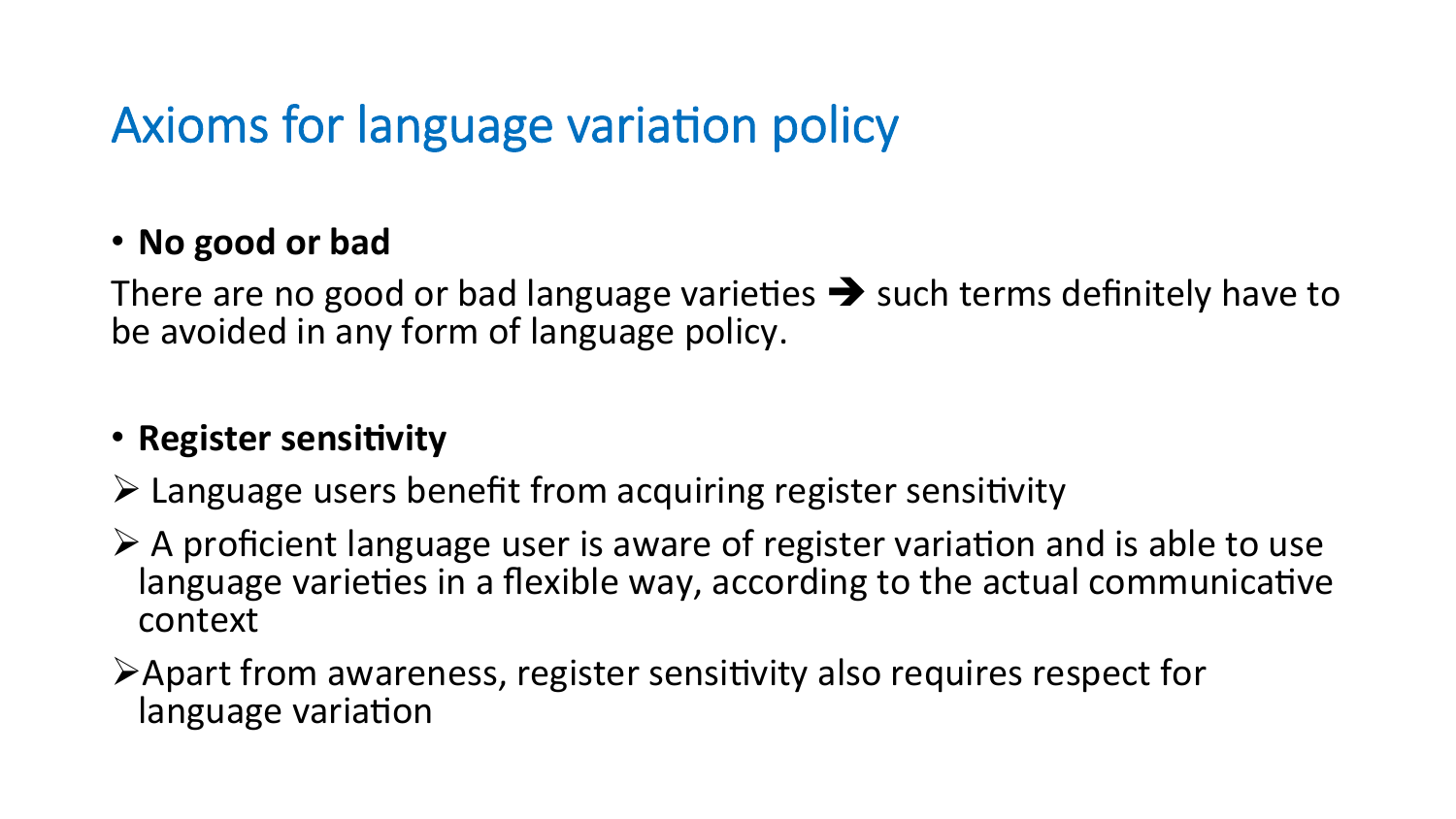Axioms for language variation policy

• A central position for the language user

 $\triangleright$ The language user determines what 'appropriate' language looks like

**≻Not a top-down** language variation policy starting from the standard language, but a **bottom-up** language variation policy starting from the actual range of language varieties

 $\triangleright$ The language user must be optimally enabled to use (his or her) language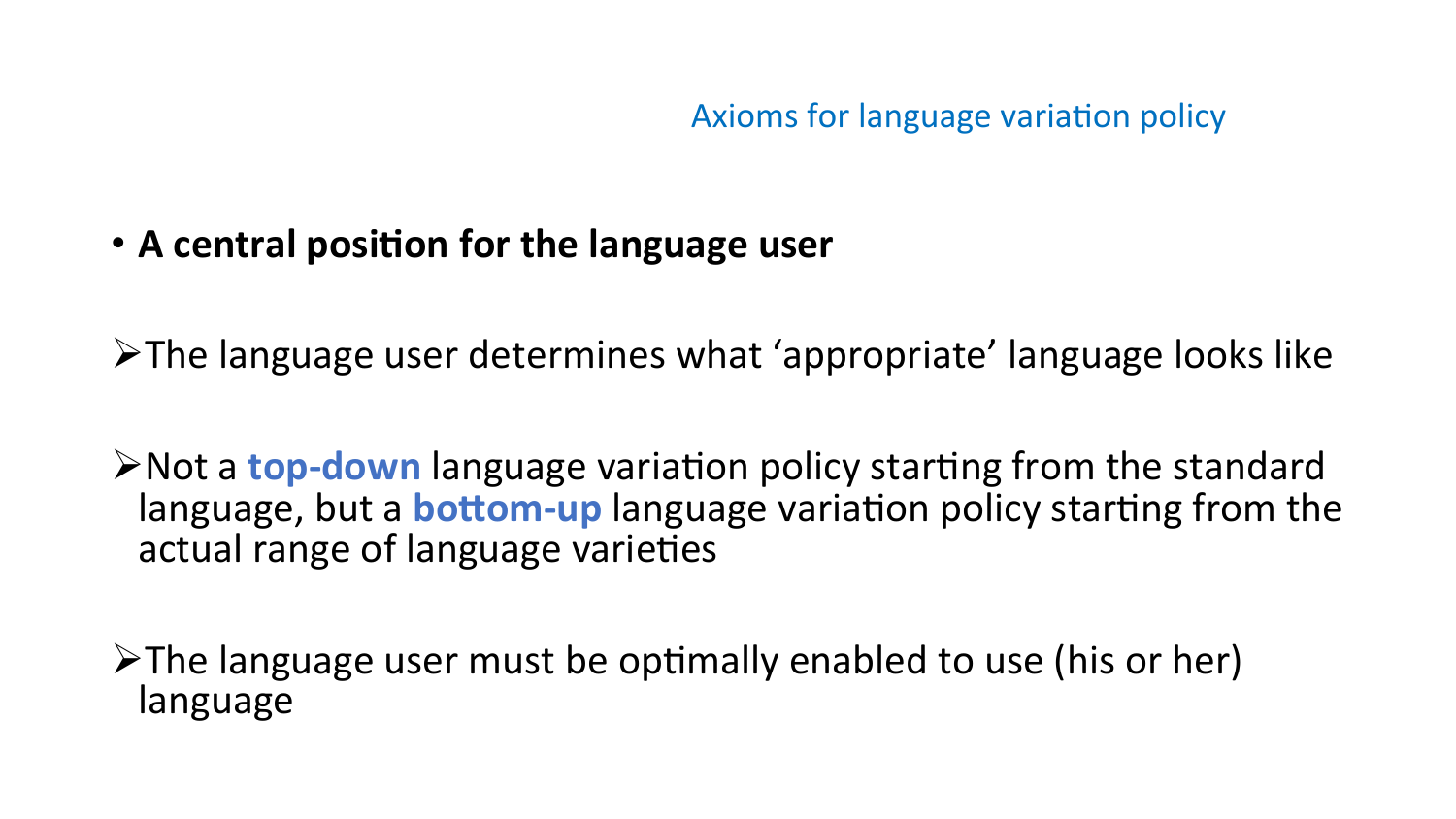• **Realistic language** variation policy

Acceptation and respect for geographical, ethnical, social, and situational language variation inside and outside the standard language should be self-evident 

 $\triangleright$  Recognition of the need for language **norms** in certain domains, for example education

 $\triangleright$  Consequently we need an externally established and fixed norm for the standard language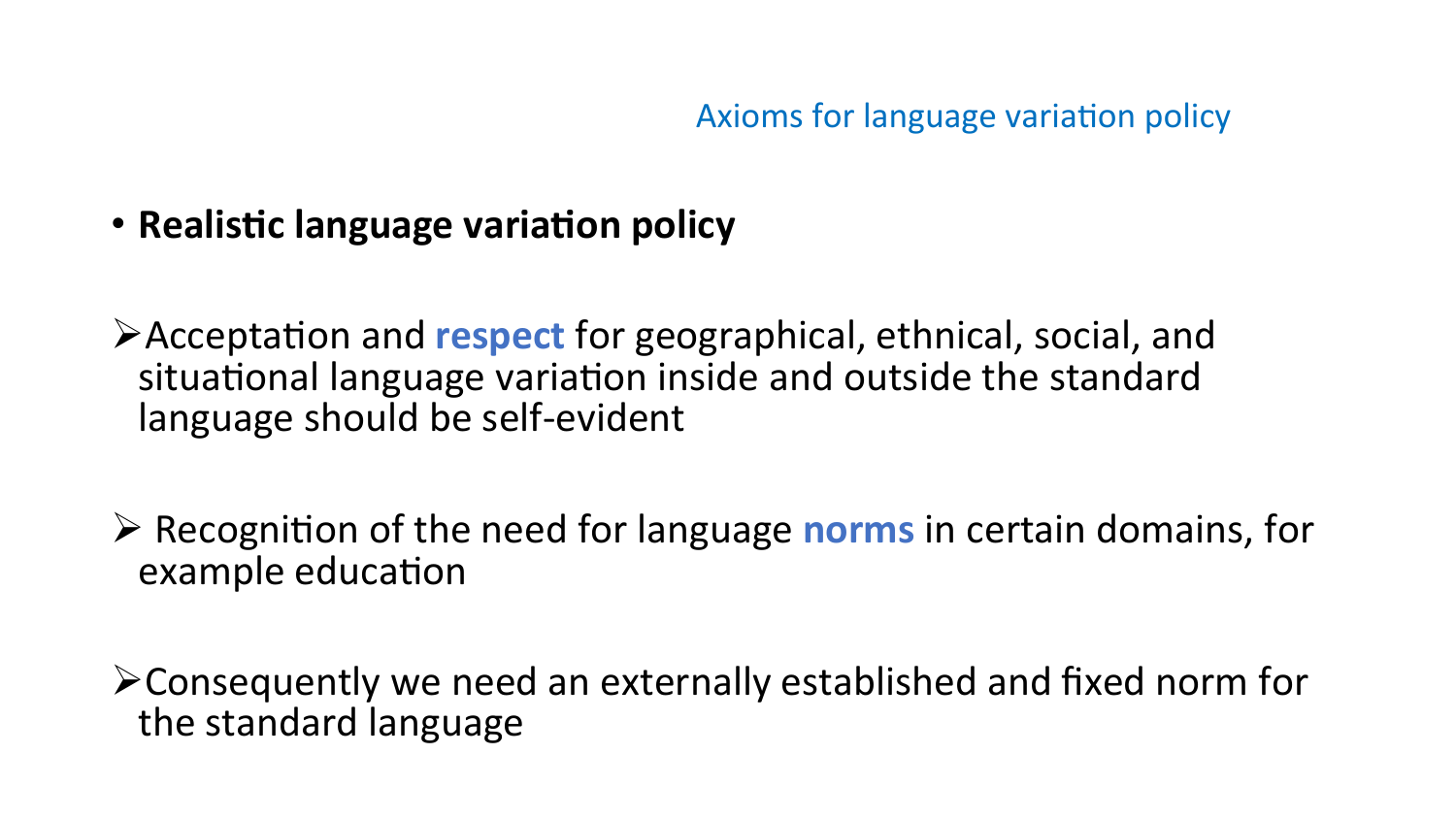Axioms for language variation policy

**• Realistic language variation policy** 

 $\triangleright$  That norm may be an open, inclusive, and tolerant norm

 $\triangleright$  For formal written language the norm may be quite strict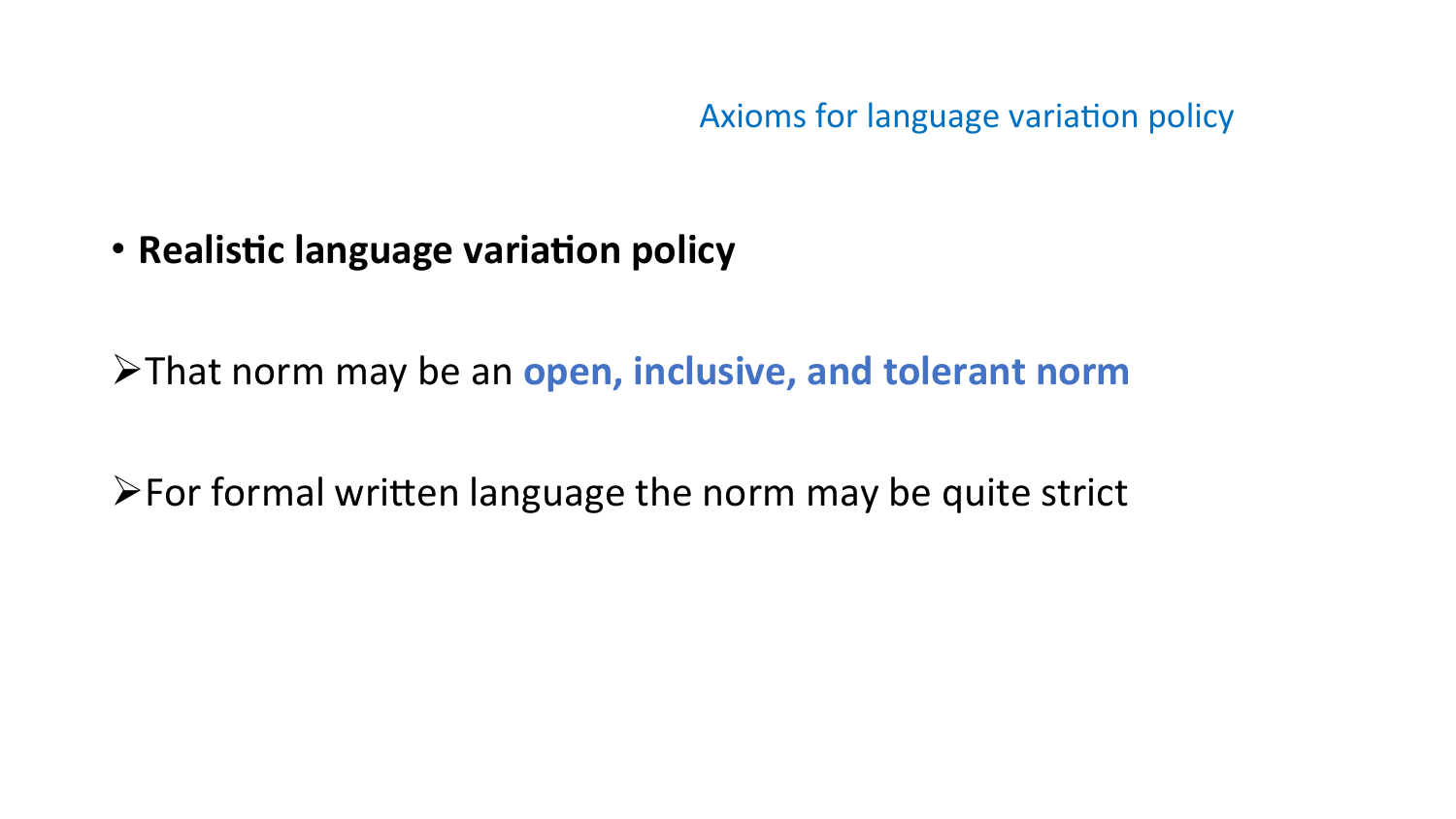#### • Realistic language variation policy

 $\triangleright$ The Netherlands, Belgium and Surinam share a language, but orient towards different language centres

- $\triangleright$  A partly different norm for the Netherlands, Belgium, and Surinam
- $\triangleright$  Three separate norm centres, within the three countries.

 $\triangleright$  Recognition of the dynamic prestige of colloquial language (as opposed to the traditional prestige of the standard language)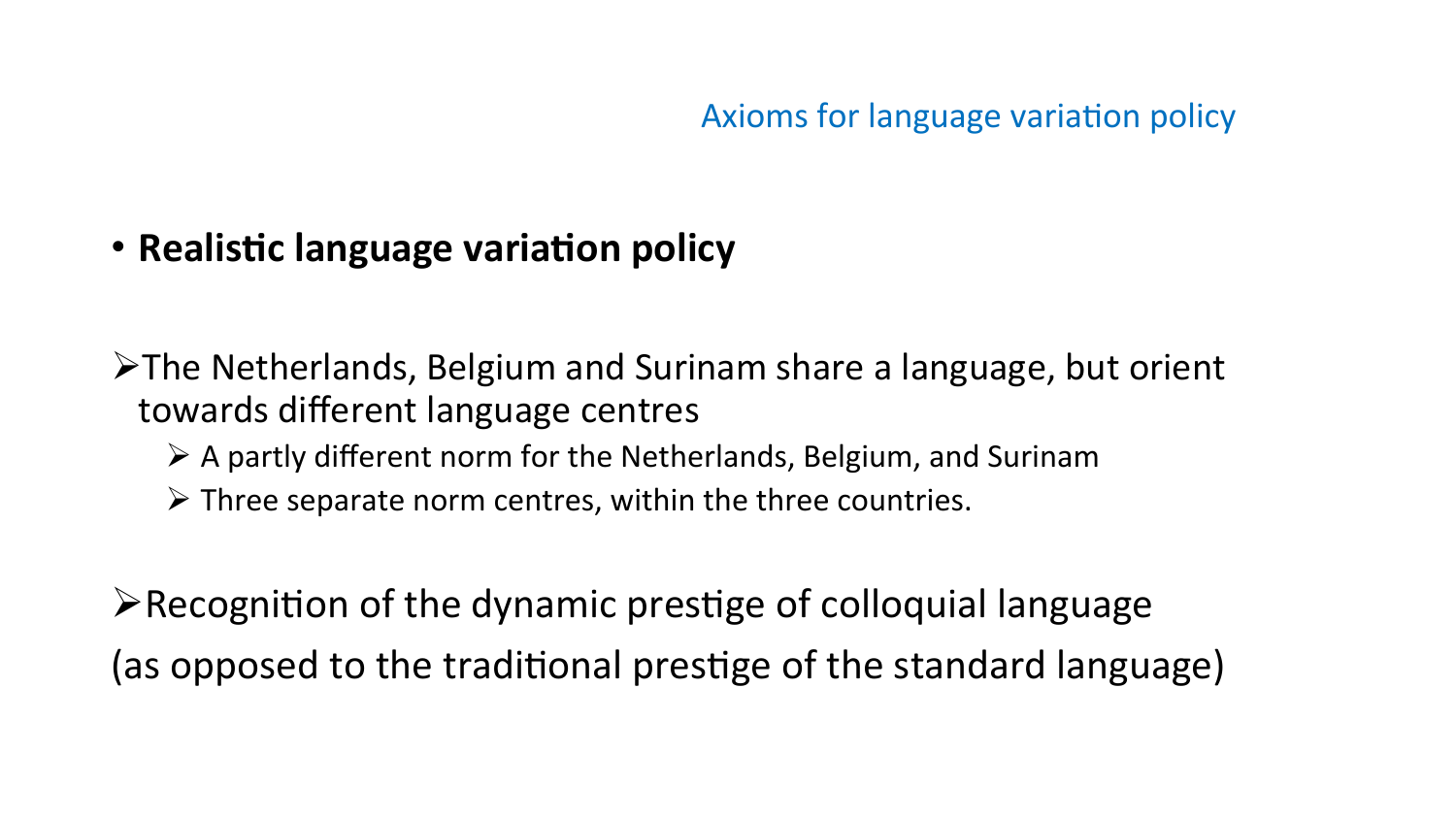Just a few examples for a selection of domains:

- education
- governmental communication
- healthcare
- $\cdot$  justice
- media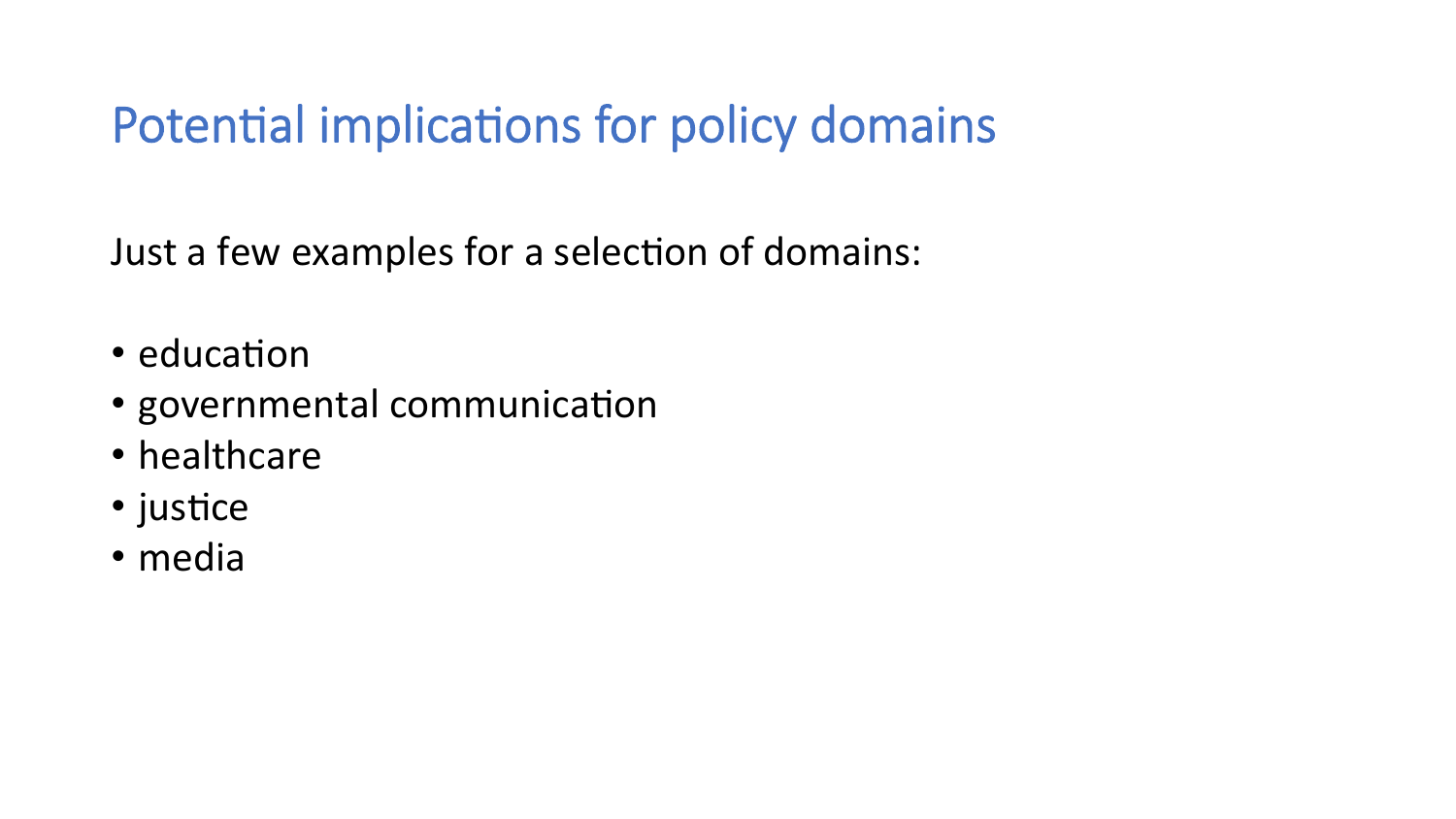Just a few examples for a selection of domains:

- education
- governmental communication
- healthcare
- $\cdot$  justice
- media
- In connection to the abovementioned:
- Sharpen standard language proficiency
- Teach language norms
- Focus on register sensitivity
- Give space to colloquial languages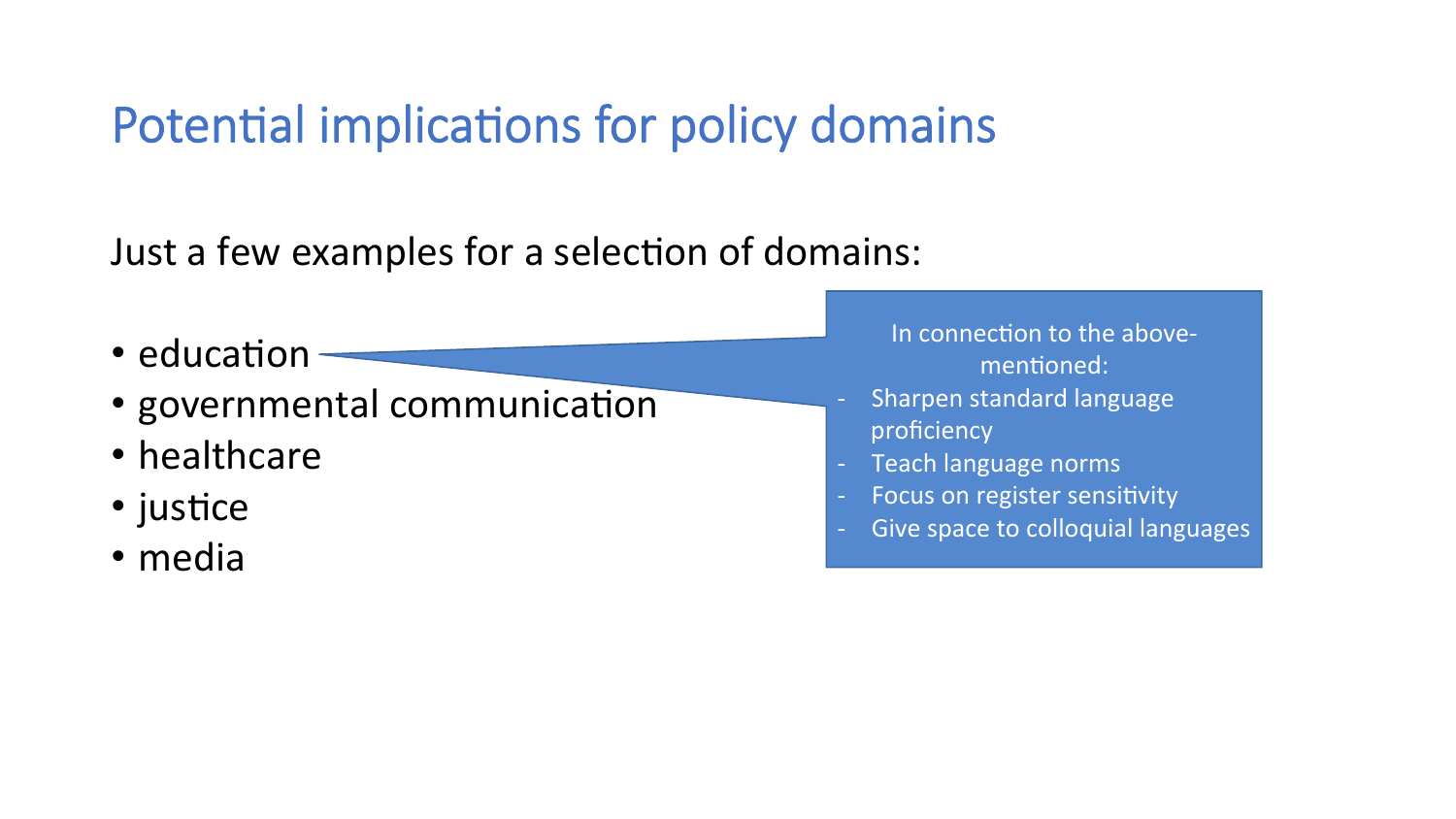Just a few examples for a selection of domains:

- $\cdot$  education
- governmental communication
- healthcare
- $\cdot$  justice
- media

Especially in healthcare for the elderly and mental healthcare: variety-specific and register-specific language tools are needed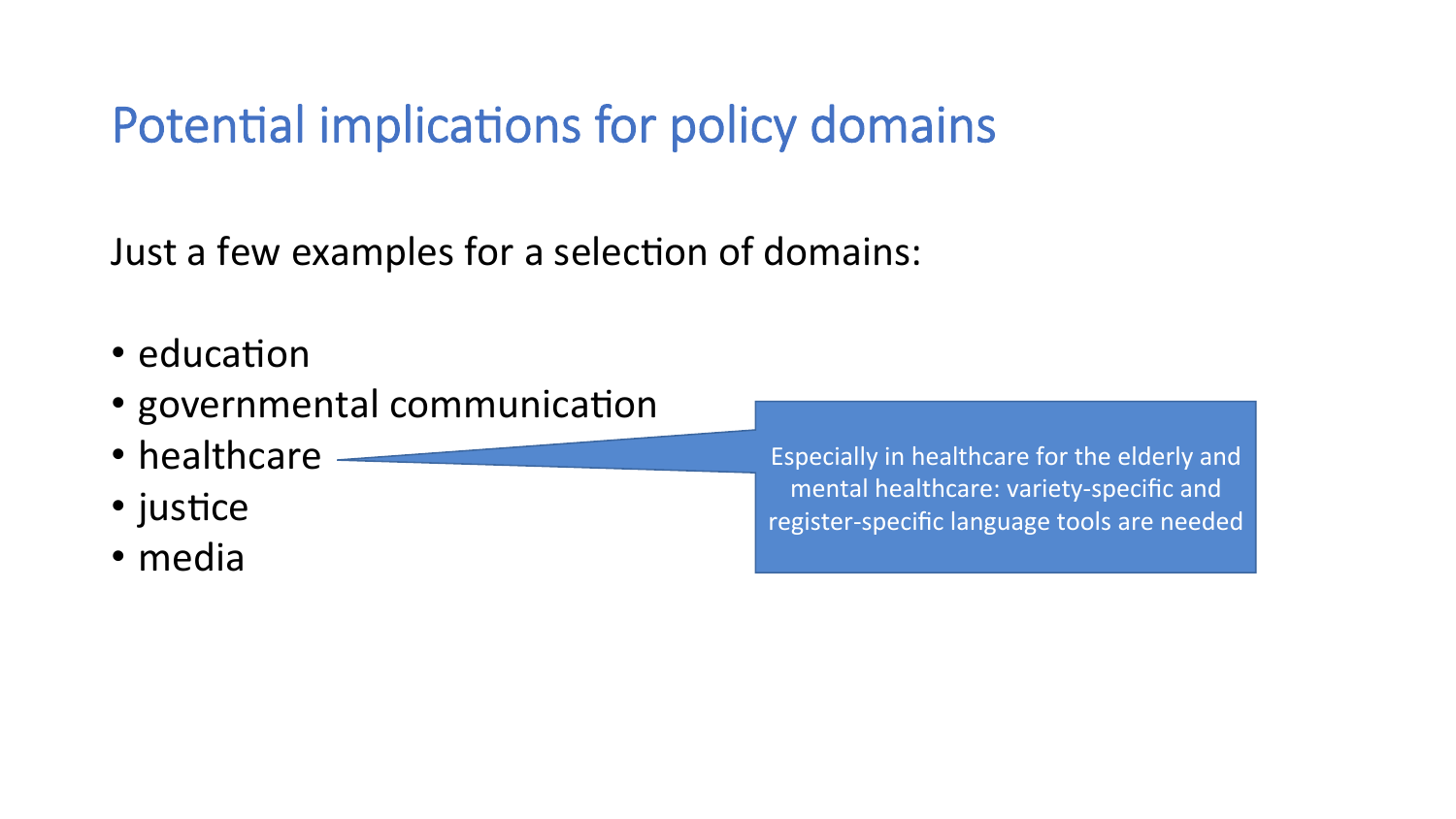Just a few examples for a selection of domains:

- $\cdot$  education
- government communications
- healthcare
- $\cdot$  justice
- media

In connection to a realistic language variation policy: VRT (Flemish Radio and Television): increasing support among broadcast employees for a more dynamic language policy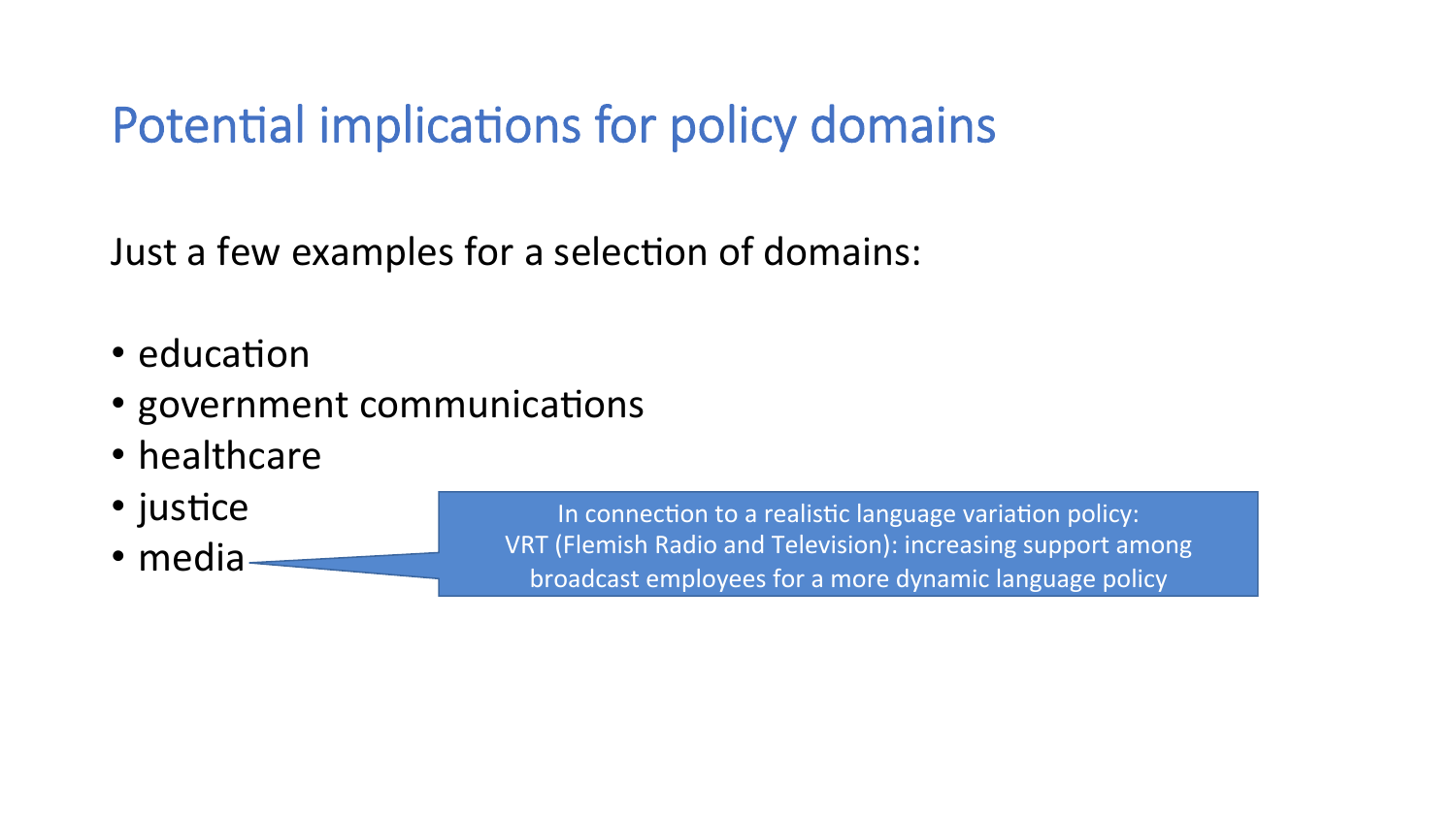General policy recommendations by the advisory committee

- Recognise the intrinsic variability of language, but also the need for normativity in certain domains
- Start from the language user and his or her language repertoire and communicative needs
- Do not discourage language varieties, but foster appreciation, respect, and register sensitivity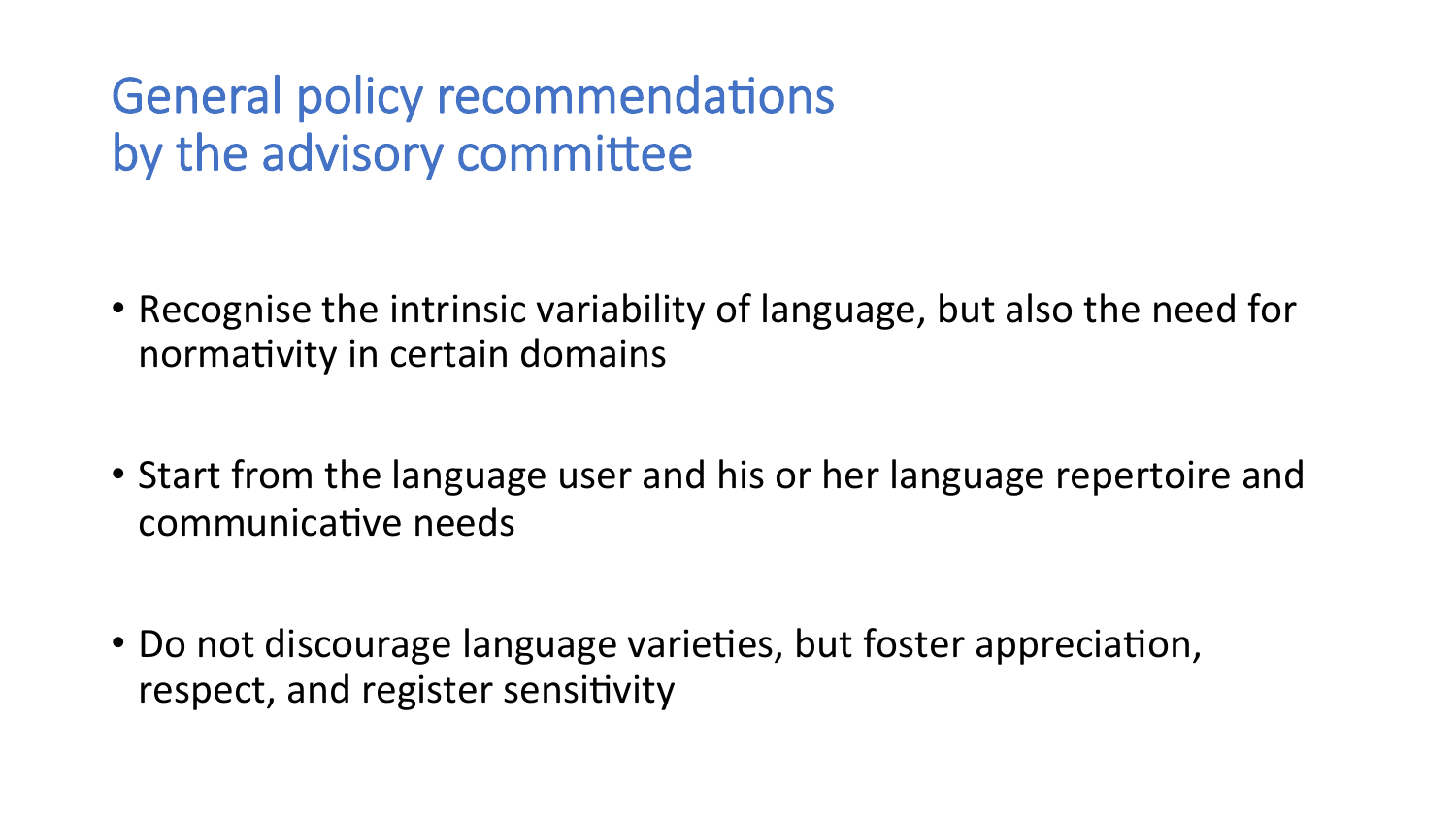### Taalunie: policy organisation for Dutch

- The Taalunie is a policy organisation for all varieties of Dutch, so language variation is a natural object of our policy.
- Fostering appreciation and respect for language varieties belongs to the responsibilities of the Taalunie.
- Our attention and support for language variation will never be at the expense of our attention and support for the standard language.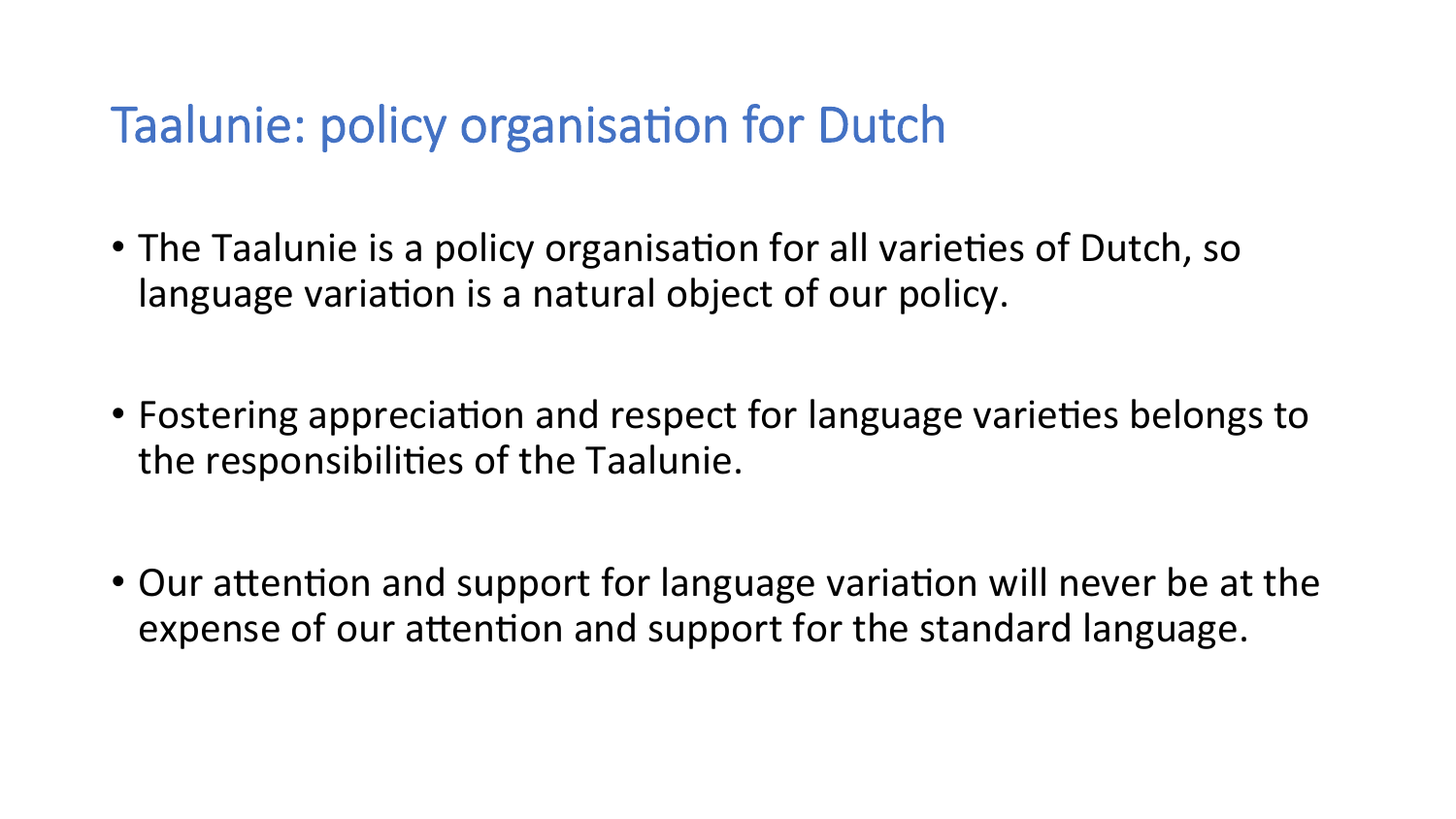### Taalunie: implementing language variation policy

- **Status planning**: foster appreciation of and respect for language variation and register sensitivity.
- **Corpus planning**: strive for (better) description of and access to language varieties, because this contributes to register sensitivity.
- **Acquisition planning**: support the implementation of appreciation, respect, and register sensitivity in education.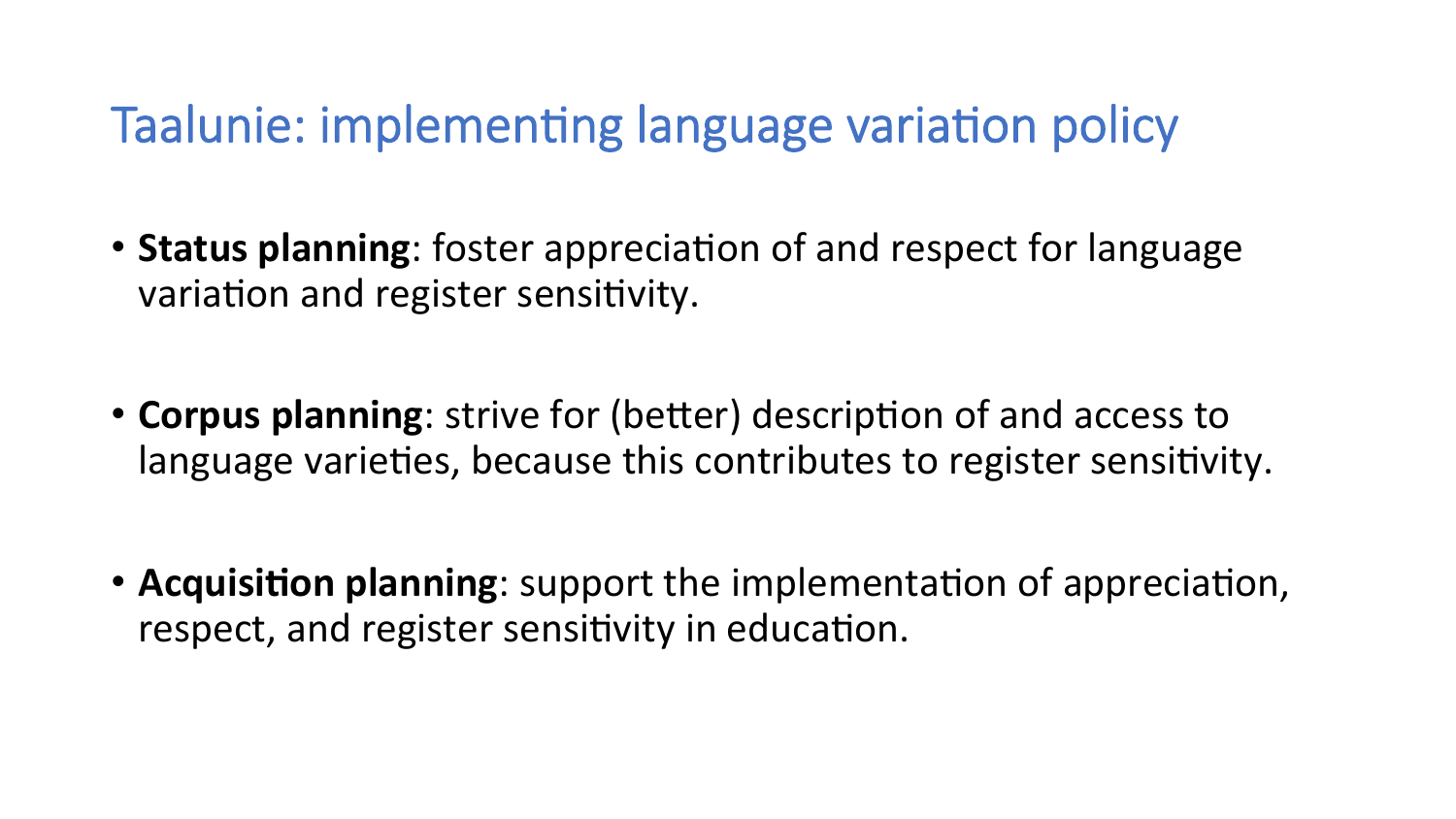### Taalunie: implementing language variation policy

- The Taalunie has started a new project: how to deal with standard language and language variation in Dutch and Flemish **education**?
- The Taalunie stimulates, facilitates, and supports projects that lead to (better) **description and access** of language varieties in the Dutch language area.
	- Dutch-Dutch, Belgian-Dutch, Surinam-Dutch
	- Dialects of Dutch
	- Etcetera